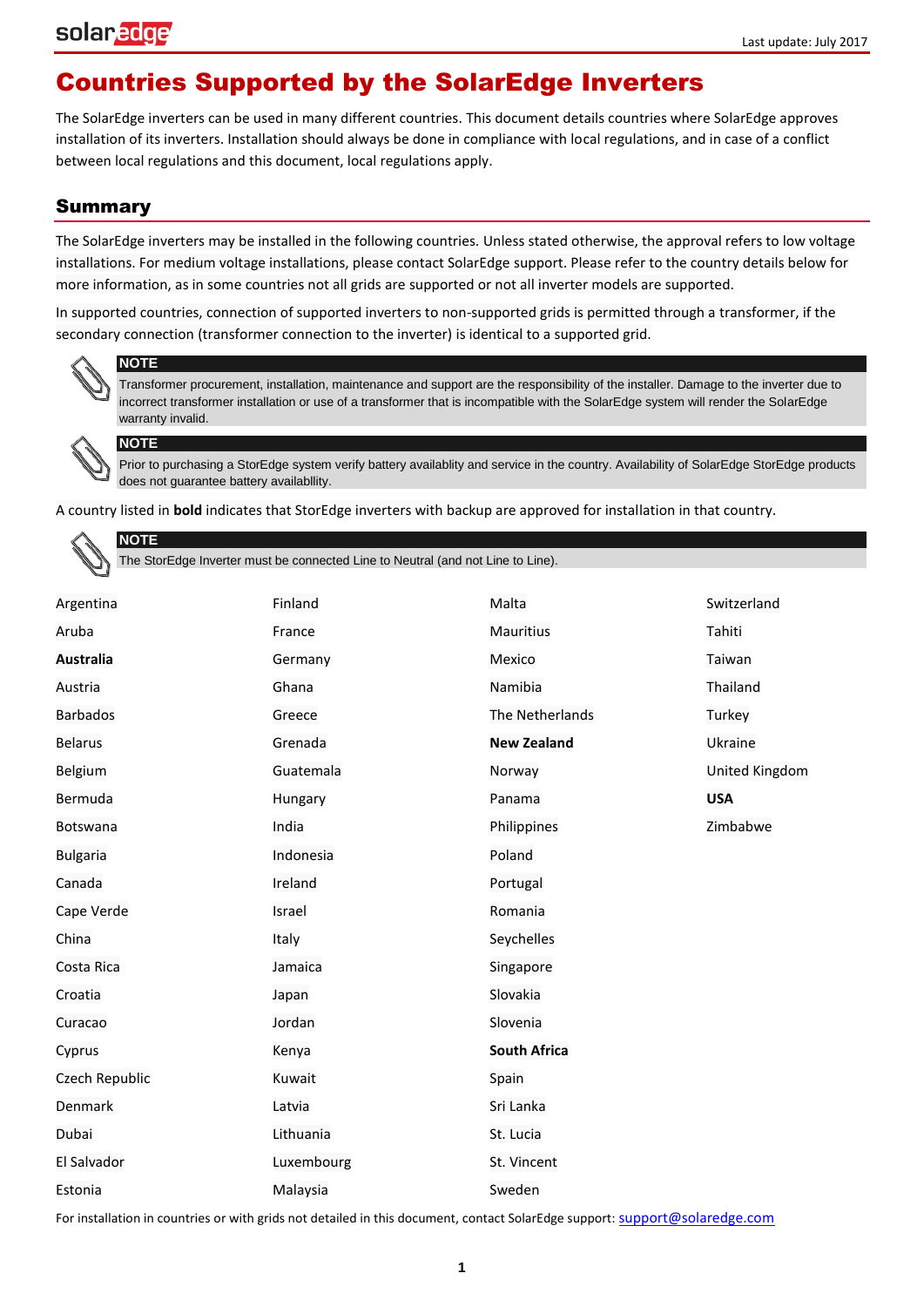#### Detailed Information per Country

The table below details for each of the above countries:

- 1. Supported inverters: which SolarEdge inverters may be used in the country
- 2. Inverter country setting: to what country setting the inverter should be configured in order to comply with the local grid requirements. Some countries have a submenu that should be used; sub-entries are indicated with the following symbol: ->
- 3. Frequency: the nominal inverter AC frequency for the corresponding country setting
- 4. Comments: additional information about the inverter and grid support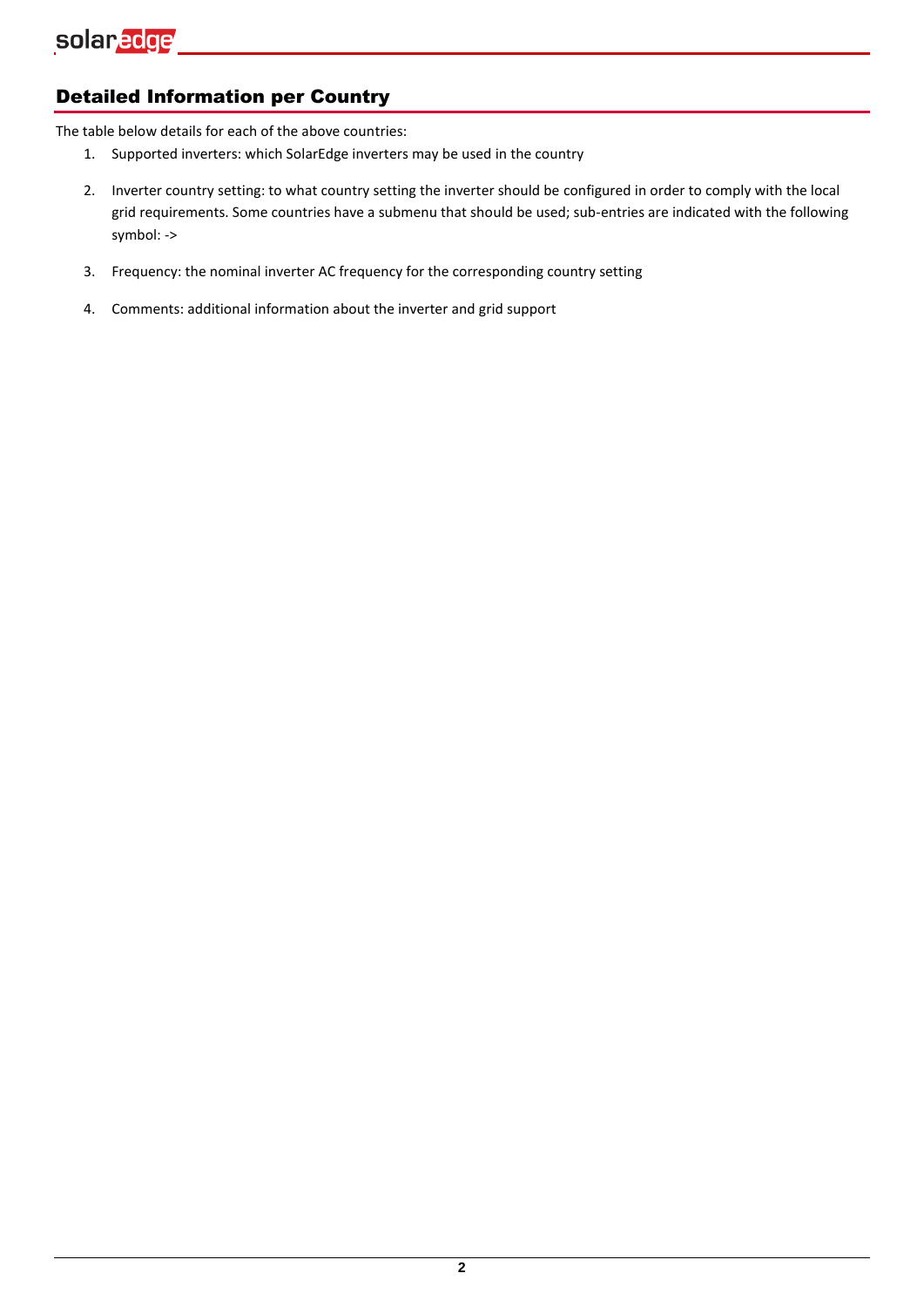

| <b>Supported inverters</b>                                                                                                                                                                                                                           | Inverter country<br>setting                                                   | <b>Frequency</b> | <b>Comments</b>                                                                                                                                                                                                                                                                                                          |
|------------------------------------------------------------------------------------------------------------------------------------------------------------------------------------------------------------------------------------------------------|-------------------------------------------------------------------------------|------------------|--------------------------------------------------------------------------------------------------------------------------------------------------------------------------------------------------------------------------------------------------------------------------------------------------------------------------|
|                                                                                                                                                                                                                                                      |                                                                               | Argentina        |                                                                                                                                                                                                                                                                                                                          |
| SE4k, SE5k, SE6k, SE7k, SE8k,<br>SE9k, SE10k, SE12.5k, SE15k,<br>SE16k, SE17k, SE25k, SE27.6k                                                                                                                                                        | Israel -> Israel<br>Israel -> Israel -<br>Commercial                          | 50Hz             | Commercial setting for systems >50kW                                                                                                                                                                                                                                                                                     |
|                                                                                                                                                                                                                                                      |                                                                               | Aruba            |                                                                                                                                                                                                                                                                                                                          |
| SE3000A-US - SE11400A-US,<br>SE3000H-US-SE7600H-US                                                                                                                                                                                                   | Caribbean -> Aruba                                                            | 60Hz             | Available from CPU v2.07xx<br>Can be connected to the following grid: 127/220V<br>(L-L connection)<br>SE3800A-US limited to 3.5kW AC<br>SE6000A-US limited to 5.5kW AC<br>SE11400A-US approved only for installations with<br>no LVRT (low voltage ride through) requirement; if<br>required - contact SolarEdge support |
| SE9kUS                                                                                                                                                                                                                                               | Caribbean -> Aruba                                                            | 60Hz             | Available from CPU v2.07xx<br>Can be connected to the following grid: 127/220V                                                                                                                                                                                                                                           |
|                                                                                                                                                                                                                                                      |                                                                               | Australia        |                                                                                                                                                                                                                                                                                                                          |
| SE2200, SE3000, SE3500, SE4000,<br>SE4600, SE5000, SE6000, SE7300;<br>SE2500H, SE3000H, SE3500H,<br>SE4000H, SE4600H, SE6000H;<br>SE5k, SE7k, SE8k, SE9k, SE10k,<br>SE12.5k, SE15k, SE16k, SE17k,<br>SE25k, SE27.6k                                  | Australia -> Australia<br>Australia -><br>Queensland<br>Australia -> Victoria | 50Hz             | Use Queensland setting when QLD wider voltage<br>range is required; available from CPU v2.0496<br>Victoria setting available from CPU v3.19xx                                                                                                                                                                            |
| StorEdge without backup power:<br>SE2200, SE3000, SE3500, SE4000,<br>SE4600, SE5000, SE6000, SE7300,<br>SE3500 AC Coupled Inverter;<br>SE2500H, SE3000H, SE3500H,<br>SE4000H, SE4600H, SE6000H, AC<br>Coupled Inverters : SE3000H,<br><b>SE5000H</b> | Australia -> Australia<br>Australia -><br>Queensland<br>Australia -> Victoria | 50Hz             | Requires StorEdge-compatible inverter and<br>installation of StorEdge Interface; refer to<br>application note.                                                                                                                                                                                                           |
| StorEdge with backup power:<br>SE5000-AUS - SE6000-AUS                                                                                                                                                                                               | Australia -> Australia<br>Australia -><br>Queensland<br>Australia -> Victoria | 50Hz             | Available from CPU v3.18xx                                                                                                                                                                                                                                                                                               |
|                                                                                                                                                                                                                                                      |                                                                               | Austria          |                                                                                                                                                                                                                                                                                                                          |
| SE2200, SE3000, SE3500, SE4000,<br>SE5000, SE6000; SE2200H,<br>SE3000H, SE3500H, SE3680H,<br>SE4000H, SE5000H, SE6000H;<br>SE3k, SE4k, SE5k, SE6k, SE7k,<br>SE8k, SE9k, SE10k, SE12.5k,<br>SE15k, SE16k, SE17k, SE25k,                               | Austria                                                                       | 50Hz             |                                                                                                                                                                                                                                                                                                                          |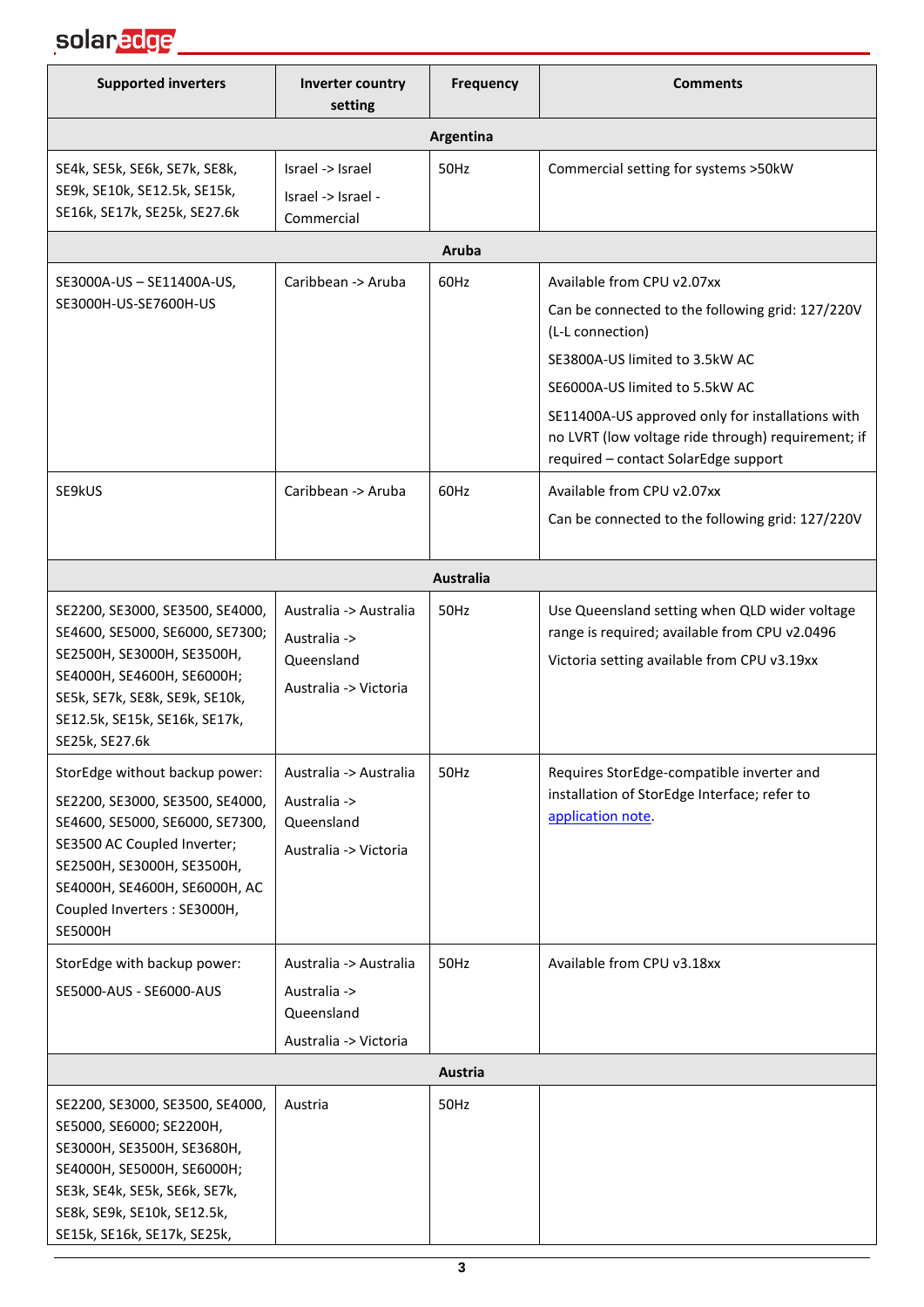

| <b>Supported inverters</b>                                                                                                                                                                                                                   | Inverter country<br>setting             | <b>Frequency</b> | <b>Comments</b>                                                                                                                                                                                                                   |
|----------------------------------------------------------------------------------------------------------------------------------------------------------------------------------------------------------------------------------------------|-----------------------------------------|------------------|-----------------------------------------------------------------------------------------------------------------------------------------------------------------------------------------------------------------------------------|
| SE27.6k                                                                                                                                                                                                                                      |                                         |                  |                                                                                                                                                                                                                                   |
| StorEdge without backup power:<br>SE2200, SE3000, SE3500, SE4000,<br>SE5000, SE6000, SE3500 AC<br>Coupled Inverter; SE2200H,<br>SE3000H, SE3500H, SE3680H,<br>SE4000H, SE5000H, SE6000H; AC<br>Coupled Inverters: SE3680H,<br><b>SE5000H</b> | Austria                                 | 50Hz             | Requires StorEdge-compatible inverter and<br>installation of StorEdge Interface; refer to<br>application note.                                                                                                                    |
|                                                                                                                                                                                                                                              |                                         | <b>Barbados</b>  |                                                                                                                                                                                                                                   |
| SE3000A-US - SE11400A-US,<br>SE3000H-US-SE7600H-US                                                                                                                                                                                           | Caribbean -><br>Barbados 230V No N      | 50Hz             | Available from CPU v2.0496<br>Can be connected to the following grids:<br>115/230V split phase or 3-wire (L-L connection)<br>230/400V WYE (L-N connection)                                                                        |
| SE9KUS                                                                                                                                                                                                                                       | Caribbean -><br>Barbados 115V           | 50Hz             | Available from CPU v2.09xx / v3.12xx<br>Can be connected to the following grid: 115/200V<br><b>WYE</b>                                                                                                                            |
| SE10kUS - SE20kUS                                                                                                                                                                                                                            | Caribbean -><br>Barbados 230V (No<br>N) | 50Hz             | Supported in inverters shipped from Jan. 10 2014<br>that have DSP1 v1.13.321; for other inverters<br>contact SolarEdge support.<br>Can be connected to the following grid: 230/400V<br><b>WYE</b><br>SE20kUS limited to 16.5kW AC |
|                                                                                                                                                                                                                                              |                                         | <b>Belarus</b>   |                                                                                                                                                                                                                                   |
| SE2200, SE3000, SE3500, SE4000,<br>SE5000, SE6000, SE2200H,<br>SE3000H, SE3500H, SE3680H,<br>SE4000H, SE5000H, SE6000H;<br>SE4k, SE5k, SE6k, SE7k, SE8k,<br>SE9k, SE10k, SE12.5k, SE15k,<br>SE16k, SE17k, SE25K, SE27.6k                     | Europe EN50438                          | 50Hz             | Available from CPU v3.16xx                                                                                                                                                                                                        |
| StorEdge without backup power:<br>SE2200, SE3000, SE3500, SE4000,<br>SE5000, SE6000, SE3500 AC<br>Coupled Inverter; SE2200H,<br>SE3000H, SE3500H, SE3680H,<br>SE4000H, SE5000H, SE6000H; AC<br>Coupled Inverters: SE3680H,<br><b>SE5000H</b> | Europe EN50438                          | 50Hz             | Requires StorEdge-compatible inverter and<br>installation of StorEdge Interface; refer to<br>application note.                                                                                                                    |
|                                                                                                                                                                                                                                              |                                         | <b>Belgium</b>   |                                                                                                                                                                                                                                   |
| SE2200, SE3000, SE3500, SE4000,<br>SE5000; SE2000H, SE3000H,<br>SE3500H, SE3680H, SE4000H,<br>SE5000H, SE6000H; SE4k, SE5k,<br>SE6k, SE7k, SE8k, SE9k, SE10k,                                                                                | Belgium                                 | 50Hz             | Refer to the following note for more details about<br>grid compliance:<br>http://www.solaredge.com/files/pdfs/belgian-<br>grids-application-note.pdf                                                                              |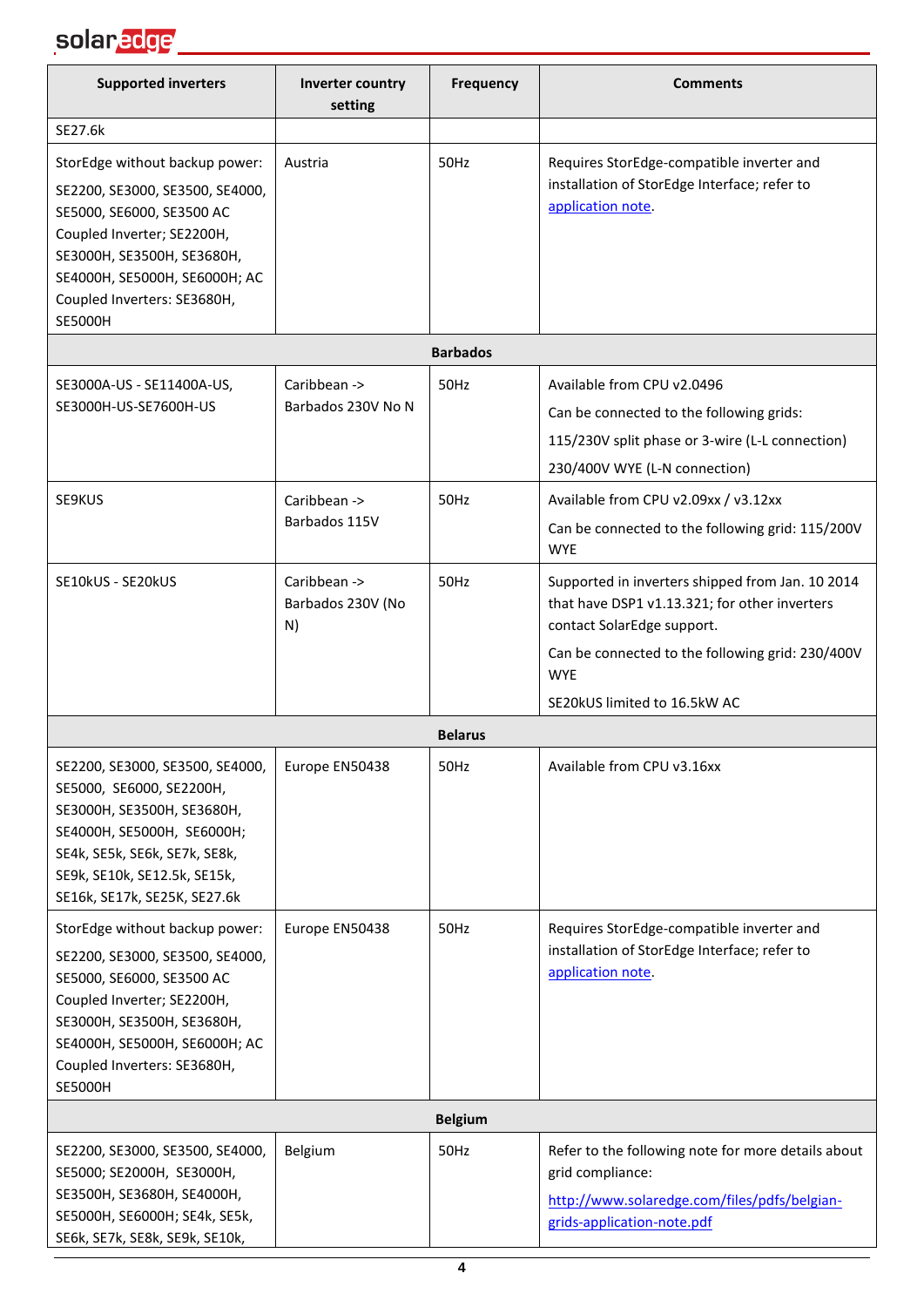#### solar<mark>edge \_\_\_\_\_\_\_\_\_\_\_\_\_\_\_\_\_\_\_</mark>

| <b>Supported inverters</b>                                                                                                                                                                                                                   | Inverter country<br>setting                                                                                                                                                              | <b>Frequency</b>                                | <b>Comments</b>                                                                                                                                                                                                                      |
|----------------------------------------------------------------------------------------------------------------------------------------------------------------------------------------------------------------------------------------------|------------------------------------------------------------------------------------------------------------------------------------------------------------------------------------------|-------------------------------------------------|--------------------------------------------------------------------------------------------------------------------------------------------------------------------------------------------------------------------------------------|
| SE12.5k, SE15k, SE16k, SE17k,<br>SE25k, SE27.6k                                                                                                                                                                                              |                                                                                                                                                                                          |                                                 |                                                                                                                                                                                                                                      |
| SE6k, SE7k, SE8k, SE9k, SE10k,<br>SE12.5k, SE15k, SE16k, SE17k,                                                                                                                                                                              | Belgium -> Belgium<br>Delta                                                                                                                                                              | 50Hz                                            | Can be connected to the following grid: 220/230V<br><b>True Delta</b>                                                                                                                                                                |
| SE25k,, SE27.6K                                                                                                                                                                                                                              |                                                                                                                                                                                          |                                                 | Inverter AC power is limited; requires inverter<br>adjustment. For details refer to:<br>https://www.solaredge.com/sites/default/files/se<br>three phase inverters for delta grids.pdf)<br>Available from CPU v3.2167                 |
| StorEdge without backup power:<br>SE2200, SE3000, SE3500, SE4000,<br>SE5000, SE6000, SE3500 AC<br>Coupled Inverter; SE2200H,<br>SE3000H, SE3500H, SE3680H,<br>SE4000H, SE5000H, SE6000H; AC<br>Coupled Inverters: SE3680H,<br><b>SE5000H</b> | Belgium                                                                                                                                                                                  | 50Hz                                            | Requires StorEdge-compatible inverter and<br>installation of StorEdge Interface; refer to<br>application note.                                                                                                                       |
|                                                                                                                                                                                                                                              |                                                                                                                                                                                          | <b>Bermuda</b>                                  |                                                                                                                                                                                                                                      |
| SE3000A-US - SE11400A-US,<br>SE3000H-US-SE7600H-US<br>SE9kUS<br>SE10kUS-SE20kUS<br>SE2200, SE3000, SE3500, SE4000,<br>SE5000, SE6000; SE2200H,                                                                                               | $USA \rightarrow Auto$<br>$USA \rightarrow 240V$<br>USA -> 240V No<br><b>Neutral</b><br><b>USA -&gt; 208V</b><br>USA -> 208V No<br>Neutral<br>USA -> 208V<br>USA -> 277V<br>South Africa | 60Hz<br>60Hz<br>60Hz<br><b>Botswana</b><br>50Hz | Refer to the inverter datasheet for full inverter-<br>grid compatibility:<br>http://www.solaredge.us/files/pdfs/products/inve<br>rters/se-single-phase-us-inverter-datasheet.pdf<br>120/208V WYE grid only<br>277/480V WYE grid only |
| SE3000H, SE3500H, SE3680H,<br>SE4000H, SE5000H, SE6000H;<br>SE4k, SE5k, SE7k, SE8k, SE9k,<br>SE10k, SE12.5k, SE15k, SE16k,<br>SE17k, SE25k, SE27.6k                                                                                          |                                                                                                                                                                                          |                                                 |                                                                                                                                                                                                                                      |
|                                                                                                                                                                                                                                              |                                                                                                                                                                                          | <b>Bulgaria</b>                                 |                                                                                                                                                                                                                                      |
| SE2200, SE3000, SE3500, SE4000,<br>SE5000, SE6000; SE2200H,<br>SE3000H, SE3500H, SE3680H,<br>SE4000H, SE5000H, SE6000H;<br>SE5k, SE7k, SE8k, SE9k, SE10k,<br>SE12.5k, SE15k, SE16k, SE17k                                                    | <b>Bulgaria</b>                                                                                                                                                                          | 50Hz                                            |                                                                                                                                                                                                                                      |
| StorEdge without backup power:<br>SE2200, SE3000, SE3500, SE4000,                                                                                                                                                                            | <b>Bulgaria</b>                                                                                                                                                                          | 50Hz                                            | Requires StorEdge-compatible inverter and<br>installation of StorEdge Interface; refer to                                                                                                                                            |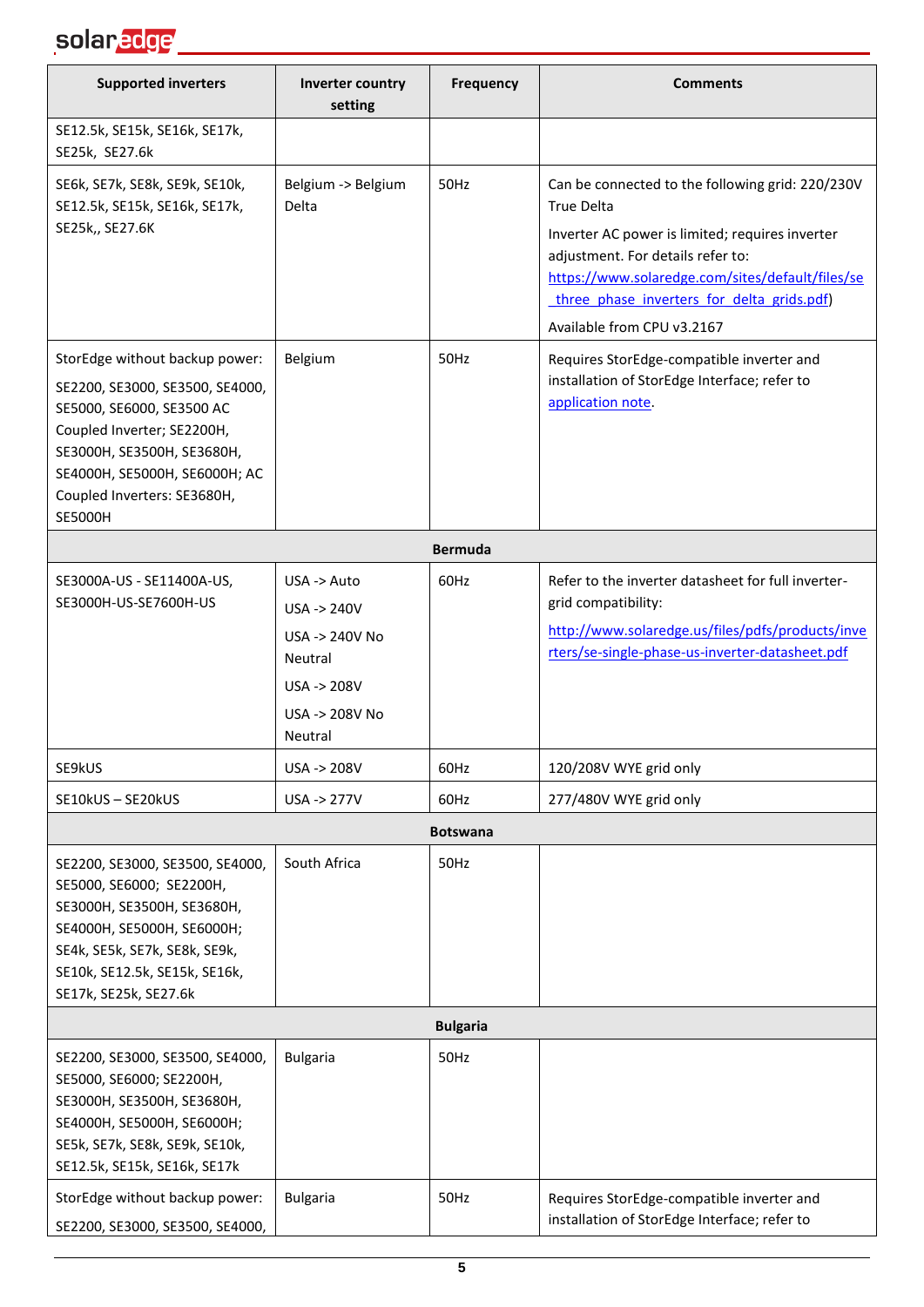#### solar<mark>edge \_\_\_\_\_\_\_\_\_\_\_\_\_\_\_\_\_\_\_\_\_\_\_</mark>

| <b>Supported inverters</b>                                                                                                                                       | Inverter country<br>setting                                                                         | <b>Frequency</b>       | <b>Comments</b>                                                                                                                                                                  |
|------------------------------------------------------------------------------------------------------------------------------------------------------------------|-----------------------------------------------------------------------------------------------------|------------------------|----------------------------------------------------------------------------------------------------------------------------------------------------------------------------------|
| SE5000, SE6000, SE3500 AC<br>Coupled Inverter; SE2200H,<br>SE3000H, SE3500H, SE3680H,<br>SE4000H, SE5000H, SE6000H; AC<br>Coupled Inverters: SE3680H,<br>SE5000H |                                                                                                     |                        | application note.                                                                                                                                                                |
|                                                                                                                                                                  |                                                                                                     | Canada                 |                                                                                                                                                                                  |
| SE3000A-US-CAN - SE11400A-US-<br>CAN, SE3000H-US-SE7600H-US                                                                                                      | USA -> Auto<br>$USA \rightarrow 240V$<br>USA -> 240V No<br>Neutral<br>USA -> 208V<br>USA -> 208V No | 60Hz                   | Refer to the inverter datasheet for full inverter-<br>grid compatibility:<br>http://www.solaredge.us/files/pdfs/products/inve<br>rters/se-single-phase-us-inverter-datasheet.pdf |
|                                                                                                                                                                  | Neutral                                                                                             |                        |                                                                                                                                                                                  |
| SE9kUS-CAN, SE14.4KUS<br>SE10kUS-CAN, SE20kUS-CAN,<br><b>SE33.3KUS</b>                                                                                           | USA -> 208V<br><b>USA -&gt; 277V</b>                                                                | 60Hz<br>60Hz           | 120/208V WYE grid only<br>277/480V WYE grid only                                                                                                                                 |
|                                                                                                                                                                  |                                                                                                     | <b>Cape Verde</b>      |                                                                                                                                                                                  |
| SE2200, SE3000, SE3500, SE4000,<br>SE5000, SE6000                                                                                                                | <b>Contact SolarEdge</b><br>support                                                                 | 50Hz                   |                                                                                                                                                                                  |
| SE4k, SE5k, SE7k, SE8k, SE9k,<br>SE10k, SE12.5k, SE15k, SE16k,<br>SE17k, SE25k, SE27.6k                                                                          | Cape Verde                                                                                          | 50Hz                   | Available from CPU version 3.18xx                                                                                                                                                |
|                                                                                                                                                                  |                                                                                                     | China (inc. Hong Kong) |                                                                                                                                                                                  |
| SE15k, SE16k, SE17k                                                                                                                                              | China                                                                                               | 50Hz                   | All systems must be approved by SolarEdge;<br>contact SolarEdge Support for details                                                                                              |
|                                                                                                                                                                  |                                                                                                     | <b>Costa Rica</b>      |                                                                                                                                                                                  |
| SE3000A-US - SE11400A-US,<br>SE3000H-US-SE7600H-US                                                                                                               | USA -> Auto<br>USA -> 240V<br>USA -> 240V No<br>Neutral<br>USA -> 208V<br>USA -> 208V No<br>Neutral | 60Hz                   | Refer to the inverter datasheet for full inverter-<br>grid compatibility:<br>http://www.solaredge.us/files/pdfs/products/inve<br>rters/se-single-phase-us-inverter-datasheet.pdf |
| SE9kUS                                                                                                                                                           | USA -> 208V                                                                                         | 60Hz                   | 120/208V WYE grid only                                                                                                                                                           |
| SE10kUS-SE20kUS                                                                                                                                                  | USA -> 277V                                                                                         | 60Hz                   | 277/480V WYE grid only                                                                                                                                                           |
|                                                                                                                                                                  |                                                                                                     | Croatia                |                                                                                                                                                                                  |
| SE2200, SE3000, SE3500, SE4000,<br>SE5000; SE2200H, SE3000H,<br>SE3500H, SE3680H, SE4000H,<br>SE5000H; SE4k, SE5k, SE7k, SE8k,<br>SE9k, SE10k, SE12.5k, SE15k,   | Croatia                                                                                             | 50Hz                   | Available from CPU v2.0496                                                                                                                                                       |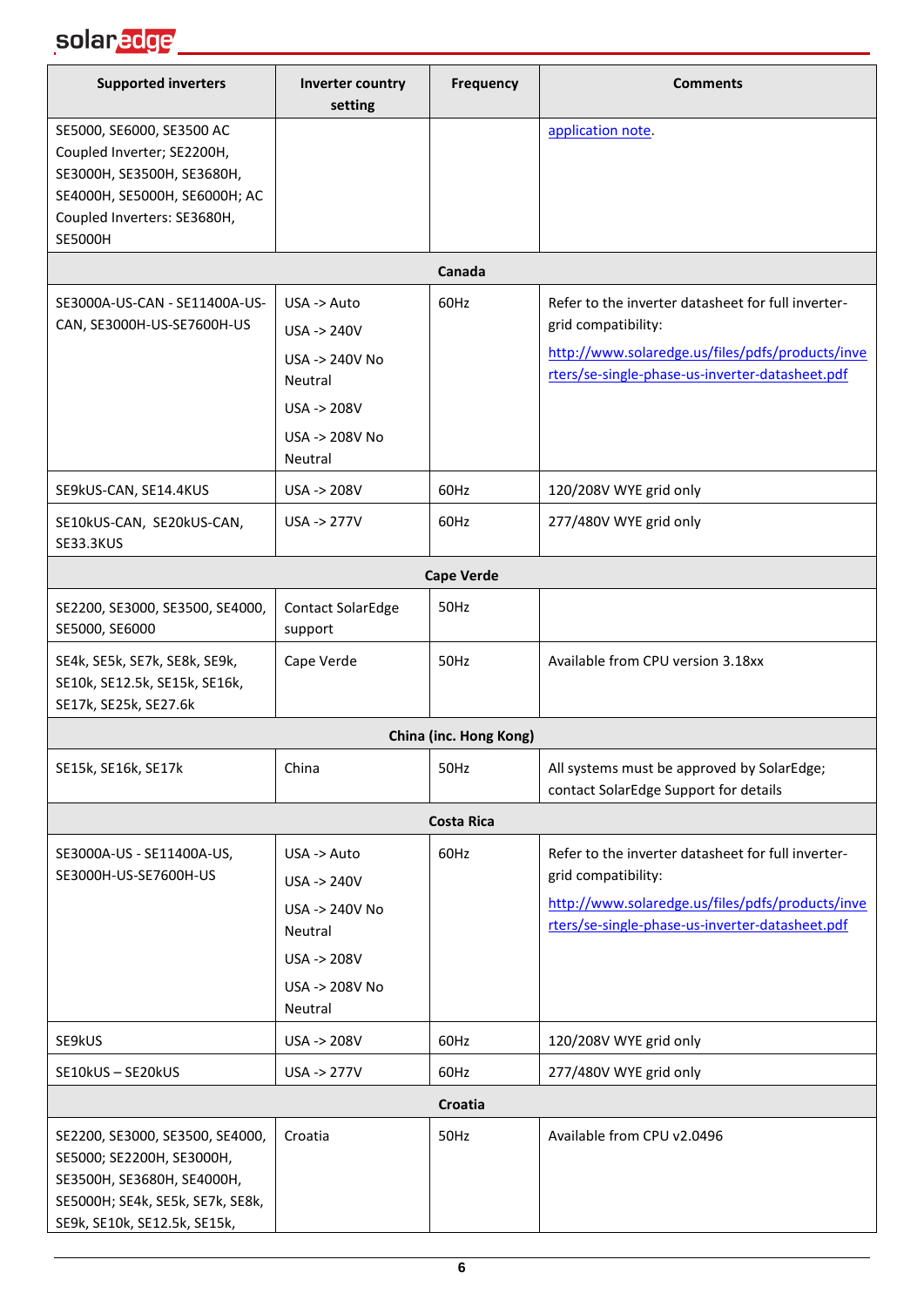# solar<mark>edge \_\_\_\_\_\_\_\_\_\_\_\_\_\_\_\_\_\_\_\_\_\_\_\_\_\_\_\_\_\_\_\_\_</mark>

| <b>Supported inverters</b>                                                                                                                                                                                                                   | Inverter country<br>setting | <b>Frequency</b> | <b>Comments</b>                                                                                                                                                                                  |  |
|----------------------------------------------------------------------------------------------------------------------------------------------------------------------------------------------------------------------------------------------|-----------------------------|------------------|--------------------------------------------------------------------------------------------------------------------------------------------------------------------------------------------------|--|
| SE16k, SE17k, SE25k, SE27.6k                                                                                                                                                                                                                 |                             |                  |                                                                                                                                                                                                  |  |
| StorEdge without backup power:<br>SE2200, SE3000, SE3500, SE4000,<br>SE5000, SE6000, SE3500 AC<br>Coupled Inverter; SE2200H,<br>SE3000H, SE3500H, SE3680H,<br>SE4000H, SE5000H, SE6000H; AC<br>Coupled Inverters: SE3680H,<br><b>SE5000H</b> | Croatia                     | 50Hz             | Requires StorEdge-compatible inverter and<br>installation of StorEdge Interface; refer to<br>application note.                                                                                   |  |
|                                                                                                                                                                                                                                              |                             | Curacao          |                                                                                                                                                                                                  |  |
| SE2200, SE3000, SE3500, SE4000,<br>SE5000                                                                                                                                                                                                    | Caribbean -><br>Curacao     | 50Hz             | Available from CPU v2.0637<br>Can be connected to the following grids:<br>127/220V WYE (L-L connection)<br>110/220V split phase (L-L connection)<br>220/380V WYE (L-N connection)                |  |
| SE4k, SE5k, SE7k, SE8k, SE9k,<br>SE10k, SE12.5k, SE15k, SE16k,<br>SE17k, SE25k, SE27.6k                                                                                                                                                      | Caribbean -> Curacao        | 50Hz             | Available from CPU v2.0637<br>Can be connected to the following grid: 220/380V<br><b>WYE</b><br>Systems 100kW and larger must be approved by<br>SolarEdge; contact SolarEdge Support for details |  |
|                                                                                                                                                                                                                                              |                             | <b>Cyprus</b>    |                                                                                                                                                                                                  |  |
| SE2200, SE3000, SE3500, SE4000,<br>SE5000, SE6000; SE2200H,<br>SE3000H, SE3500H, SE3680H,<br>SE4000H, SE5000H, SE6000H;<br>SE4k, SE5k, SE7k, SE8k, SE9k,<br>SE10k, SE12.5k, SE15k, SE16k,<br>SE17k, SE25k, SE27.6k                           | Cyprus<br>Cyprus 240V       | 50Hz             |                                                                                                                                                                                                  |  |
| StorEdge without backup power:<br>SE2200, SE3000, SE3500, SE4000,<br>SE5000, SE6000, SE3500 AC<br>Coupled Inverter; SE2200H,<br>SE3000H, SE3500H, SE3680H,<br>SE4000H, SE5000H, SE6000H; AC<br>Coupled Inverters: SE3680H,<br><b>SE5000H</b> | Cyprus<br>Cyprus 240V       | 50Hz             | Requires StorEdge-compatible inverter and<br>installation of StorEdge Interface; refer to<br>application note.                                                                                   |  |
| <b>Czech Republic</b>                                                                                                                                                                                                                        |                             |                  |                                                                                                                                                                                                  |  |
| SE2200, SE3000, SE3500, SE4000,<br>SE5000, SE6000; SE2200H,<br>SE3000H, SE3500H, SE3680H,<br>SE4000H, SE5000H, SE6000H;<br>SE4k, SE5k, SE7k, SE8k, SE9k,<br>SE10k, SE12.5k, SE15k, SE16k,<br>SE17k                                           | Czech Republic              | 50Hz             |                                                                                                                                                                                                  |  |
| StorEdge without backup power:                                                                                                                                                                                                               | Czech Republic              | 50Hz             | Requires StorEdge-compatible inverter and                                                                                                                                                        |  |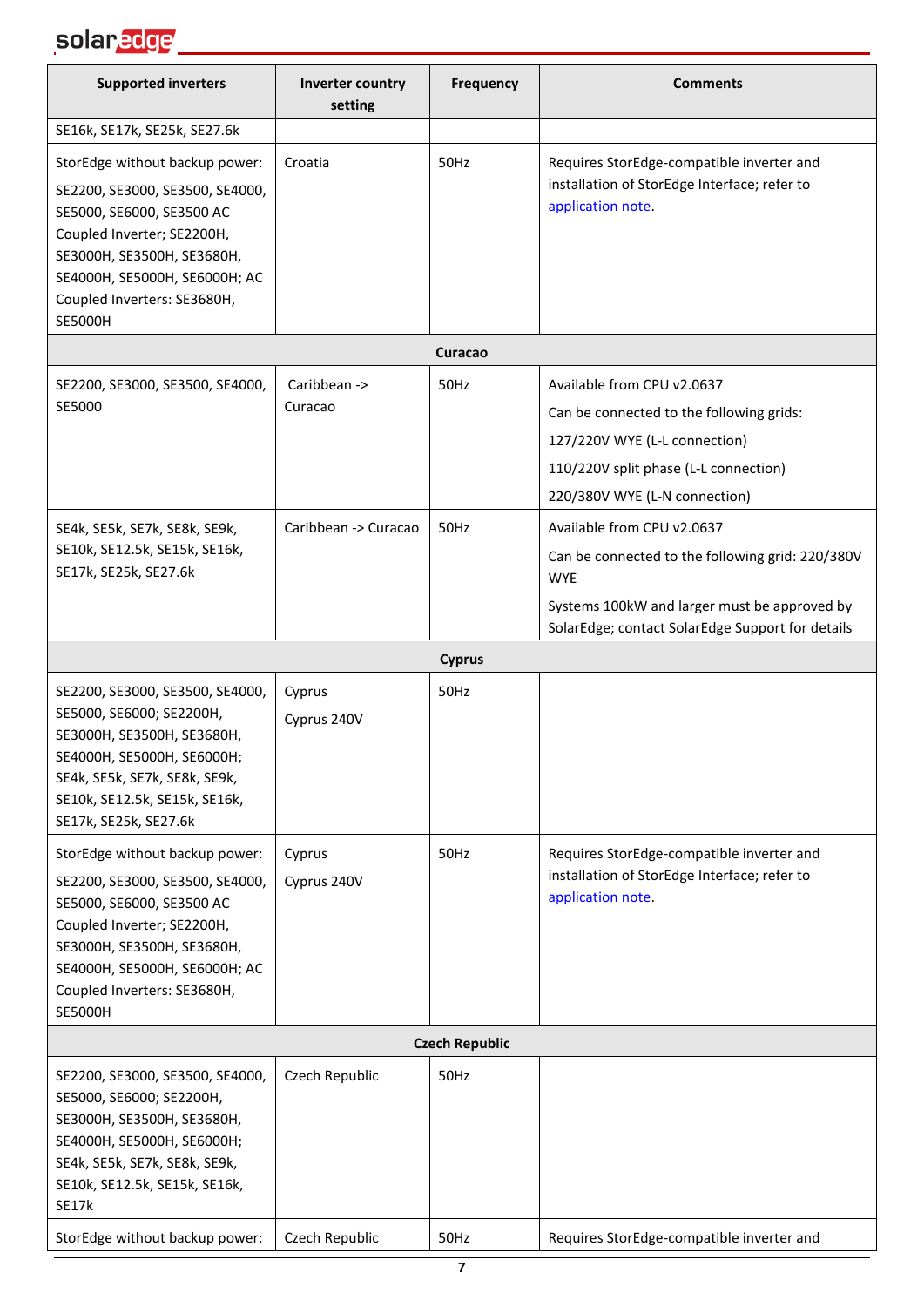#### solar<mark>edge \_\_\_\_\_\_\_\_\_\_\_\_\_\_\_\_\_\_\_</mark>

| <b>Supported inverters</b>                                                                                                                                                                                 | Inverter country<br>setting                                                                                                       | Frequency          | <b>Comments</b>                                                                                                                                                           |  |
|------------------------------------------------------------------------------------------------------------------------------------------------------------------------------------------------------------|-----------------------------------------------------------------------------------------------------------------------------------|--------------------|---------------------------------------------------------------------------------------------------------------------------------------------------------------------------|--|
| SE2200, SE3000, SE3500, SE4000,<br>SE5000, SE6000, SE3500 AC<br>Coupled Inverter; SE2200H,<br>SE3000H, SE3500H, SE3680H,<br>SE4000H, SE5000H, SE6000H; AC<br>Coupled Inverters: SE3680H,<br><b>SE5000H</b> |                                                                                                                                   |                    | installation of StorEdge Interface; refer to<br>application note.                                                                                                         |  |
|                                                                                                                                                                                                            |                                                                                                                                   | <b>Denmark</b>     |                                                                                                                                                                           |  |
| SE2200, SE3000, SE3500, SE4000,<br>SE5000, SE6000; SE2200H,<br>SE3000H, SE3500H, SE3680H;<br>SE4k, SE5k, SE7k, SE8k, SE9k,<br>SE10k, SE12.5k, SE15k, SE16k,<br>SE17k, SE25k, SE27.6k                       | Denmark -> Denmark<br>Denmark -> Denmark<br>Residen.<br>Denmark -> Denmark<br><b>VDE</b><br>Denmark -> Denmark<br><b>VDE Res.</b> | 50Hz               | Use Residential settings to comply with 16Aac and<br>6kW limits of residential systems<br>Use VDE settings for VDE-AR-N-4105 grid settings;<br>Available from CPU v2.0496 |  |
| StorEdge without backup power:<br>SE2200, SE3000, SE3500, SE4000,<br>SE5000, SE6000, SE3500 AC<br>Coupled Inverter; SE2200H,<br>SE3000H, SE3500H, SE3680H; AC<br>Coupled Inverters: SE3680H                | Denmark -> Denmark<br>Denmark -> Denmark<br>Residen.<br>Denmark -> Denmark<br><b>VDE</b><br>Denmark -> Denmark<br>VDE Res.        | 50Hz               | Requires StorEdge-compatible inverter and<br>installation of StorEdge Interface; refer to<br>application note.                                                            |  |
|                                                                                                                                                                                                            |                                                                                                                                   | <b>Dubai</b>       |                                                                                                                                                                           |  |
| SE2200, SE3000, SE3500, SE4000,<br>SE5000, SE6000; SE4k, SE5k,<br>SE7k, SE8k, SE9k, SE10k, SE12.5k,<br>SE15k, SE16k, SE17k, SE25k,<br>SE27.6k                                                              | Dubai                                                                                                                             | 50Hz               | Available from CPU v3.18xx                                                                                                                                                |  |
|                                                                                                                                                                                                            |                                                                                                                                   | <b>El Salvador</b> |                                                                                                                                                                           |  |
| SE3000A-US - SE11400A-US,<br>SE3000H-US-SE7600H-US                                                                                                                                                         | USA -> Auto<br>USA -> 240V<br>USA -> 240V No<br>Neutral                                                                           | 60Hz               |                                                                                                                                                                           |  |
| Estonia                                                                                                                                                                                                    |                                                                                                                                   |                    |                                                                                                                                                                           |  |
| SE2200, SE3000, SE3500, SE4000-<br>16A; SE2200H, SE3000H,<br>SE3500H, SE3680H; SE4k, SE5k,<br>SE7k, SE8k, SE9k, SE10k, SE12.5k,<br>SE15k, SE16k, SE17k, SE25k,<br>SE27.6k                                  | Portugal                                                                                                                          | 50Hz               |                                                                                                                                                                           |  |
| StorEdge without backup power:<br>SE2200, SE3000, SE3500, SE4000,<br>SE5000, SE6000, SE3500 AC<br>Coupled Inverter; SE2200H,                                                                               | Portugal                                                                                                                          | 50Hz               | Requires StorEdge-compatible inverter and<br>installation of StorEdge Interface; refer to<br>application note.                                                            |  |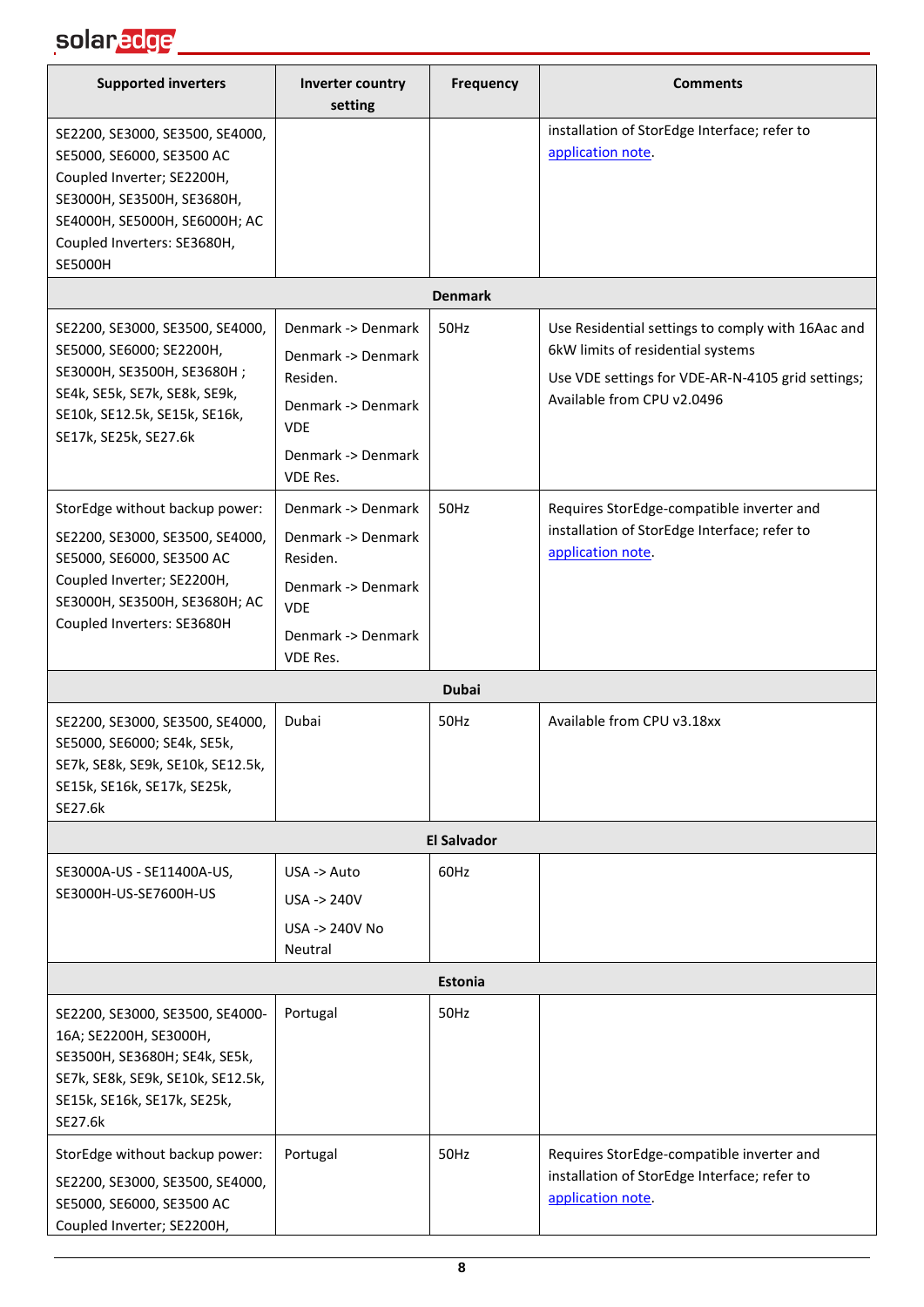#### solar<mark>edge \_\_\_\_\_\_\_\_\_\_\_\_\_\_\_\_\_\_\_\_\_\_\_</mark>

| <b>Supported inverters</b>                                                                                                                                                                                                                   | Inverter country<br>setting                             | Frequency      | <b>Comments</b>                                                                                                                 |  |
|----------------------------------------------------------------------------------------------------------------------------------------------------------------------------------------------------------------------------------------------|---------------------------------------------------------|----------------|---------------------------------------------------------------------------------------------------------------------------------|--|
| SE3000H, SE3500H, SE3680H,<br>SE4000H, SE5000H, SE6000H; AC<br>Coupled Inverters: SE3680H,<br><b>SE5000H</b>                                                                                                                                 |                                                         |                |                                                                                                                                 |  |
|                                                                                                                                                                                                                                              |                                                         | <b>Finland</b> |                                                                                                                                 |  |
| SE2200, SE3000, SE3500, SE4000-<br>16A, SE2200H, SE3000H,<br>SE3500H, SE3680H; SE4k, SE5k,<br>SE7k, SE8k, SE9k, SE10k, SE12.5k,<br>SE15k, SE16k, SE17k, SE25k,<br>SE27.6k                                                                    | Finland                                                 | 50Hz           | Available from CPU v3.18xx                                                                                                      |  |
| StorEdge without backup power:<br>SE2200, SE3000, SE3500, SE4000-<br>16A, SE2200H, SE3000H,<br>SE3500H, SE3680H; AC Coupled<br>Inverters: SE3500, SE3680H                                                                                    | Finland                                                 | 50Hz           | Requires StorEdge-compatible inverter and<br>installation of StorEdge Interface; refer to<br>application note.                  |  |
|                                                                                                                                                                                                                                              |                                                         | <b>France</b>  |                                                                                                                                 |  |
| SE2200, SE3000, SE3500, SE4000,<br>SE5000, SE6000; SE2200H,<br>SE3000H, SE3500H, SE3680H,<br>SE4000H, SE5000H, SE6000H;<br>SE4k, SE5k, SE7k, SE8k, SE9k,<br>SE10k, SE12.5k, SE15k, SE16k,<br>SE17k, SE25k, SE27.6k                           | France                                                  | 50Hz           |                                                                                                                                 |  |
| SE33.3K                                                                                                                                                                                                                                      | France -> France MV                                     | 50Hz           | Available from CPU v3.2016                                                                                                      |  |
|                                                                                                                                                                                                                                              |                                                         |                | This inverter has a 277/480Vac output voltage and<br>is designed for connection to the medium voltage<br>grid via a transformer |  |
| StorEdge without backup power:<br>SE2200, SE3000, SE3500, SE4000,<br>SE5000, SE6000, SE3500 AC<br>Coupled Inverter; SE2200H,<br>SE3000H, SE3500H, SE3680H,<br>SE4000H, SE5000H, SE6000H; AC<br>Coupled Inverters: SE3680H,<br><b>SE5000H</b> | France                                                  | 50Hz           | Requires StorEdge-compatible inverter and<br>installation of StorEdge Interface; refer to<br>application note.                  |  |
| Germany                                                                                                                                                                                                                                      |                                                         |                |                                                                                                                                 |  |
| SE2200, SE3000, SE3500, SE4000,<br>SE5000, SE6000; SE2200H,<br>SE3000H, SE3500H, SE3680H,<br>SE4000H, SE5000H, SE6000H;<br>SE4k, SE5k, SE7k, SE8k, SE9k,<br>SE10k, SE12.5k                                                                   | Germany                                                 | 50Hz           |                                                                                                                                 |  |
| SE15k, SE16k, SE17k, SE25k,<br>SE27.6k                                                                                                                                                                                                       | Germany -> Germany<br>Germany -> Germany<br><b>MVGC</b> | 50Hz           | These inverters are approved for connection to<br>the medium voltage grid according to the BDEW<br>standard; use Germany MVG    |  |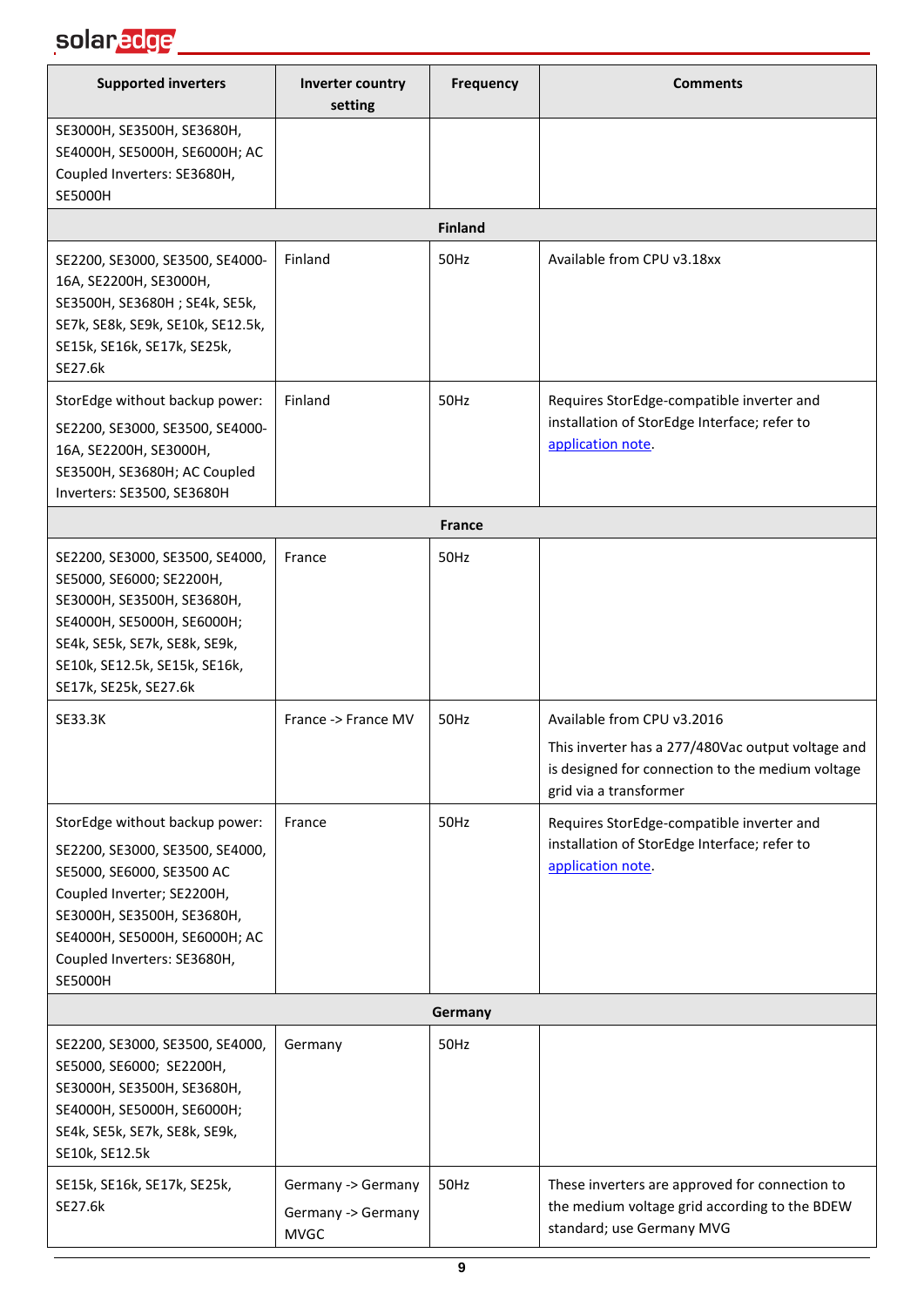

| <b>Supported inverters</b>                                                                                                                                                                                                                   | Inverter country<br>setting                                  | <b>Frequency</b> | <b>Comments</b>                                                                                                                 |  |
|----------------------------------------------------------------------------------------------------------------------------------------------------------------------------------------------------------------------------------------------|--------------------------------------------------------------|------------------|---------------------------------------------------------------------------------------------------------------------------------|--|
| <b>SE33.3K</b>                                                                                                                                                                                                                               | Germany -> MVGC<br>480                                       | 50Hz             | This inverter has a 277/480Vac output voltage and<br>is designed for connection to the medium voltage<br>grid via a transformer |  |
| StorEdge without backup power:<br>SE2200, SE3000, SE3500, SE4000,<br>SE5000, SE6000, SE3500 AC<br>Coupled Inverter; SE2200H,<br>SE3000H, SE3500H, SE3680H,<br>SE4000H, SE5000H, SE6000H; AC<br>Coupled Inverters: SE3680H,<br><b>SE5000H</b> | Germany                                                      | 50Hz             | Requires StorEdge-compatible inverter and<br>installation of StorEdge Interface; refer to<br>application note.                  |  |
|                                                                                                                                                                                                                                              |                                                              | Ghana            |                                                                                                                                 |  |
| SE2200, SE3000, SE3500, SE4000,<br>SE5000, SE6000; SE2200H,<br>SE3000H, SE3500H, SE3680H,<br>SE4000H, SE5000H, SE6000H;<br>SE4k, SE5k, SE7k, SE8k, SE9k,<br>SE10k, SE12.5k, SE15k, SE16k,<br>SE17k, SE25k, SE27.6k                           | Ghana                                                        | 50Hz             | Available from CPU v3.18xx                                                                                                      |  |
|                                                                                                                                                                                                                                              |                                                              | Georgia          |                                                                                                                                 |  |
| SE2200, SE3000, SE3500, SE4000,<br>SE5000, SE6000; SE2200H,<br>SE3000H, SE3500H, SE3680H,<br>SE4000H, SE5000H, SE6000H;<br>SE4k, SE5k, SE6k, SE7k, SE8k,<br>SE9k, SE10k, SE12.5k, SE15k,<br>SE16k, SE17k, SE27.6k                            | Europe EN50438                                               | 50Hz             | Available from CPU v3.16xx                                                                                                      |  |
| StorEdge without backup power:<br>SE2200, SE3000, SE3500, SE4000,<br>SE5000, SE6000, SE3500 AC<br>Coupled Inverter; SE2200H,<br>SE3000H, SE3500H, SE3680H,<br>SE4000H, SE5000H, SE6000H; AC<br>Coupled Inverters: SE3680H,<br><b>SE5000H</b> | Europe EN50438                                               | 50Hz             | Requires StorEdge-compatible inverter and<br>installation of StorEdge Interface; refer to<br>application note.                  |  |
| Greece                                                                                                                                                                                                                                       |                                                              |                  |                                                                                                                                 |  |
| SE2200, SE3000, SE3500, SE4000,<br>SE5000, SE6000; SE2200H,<br>SE3000H, SE3500H, SE3680H,<br>SE4000H, SE5000H, SE6000H;<br>SE4k, SE5k, SE7k, SE8k, SE9k,<br>SE10k, SE12.5k, SE15k, SE16k,<br><b>SE17k</b>                                    | Greece -> Greece<br>Continent<br>Greece -> Greece<br>Islands | 50Hz             |                                                                                                                                 |  |
| StorEdge without backup power:<br>SE2200, SE3000, SE3500, SE4000,<br>SE5000, SE6000, SE3500 AC                                                                                                                                               | Greece -> Greece<br>Continent<br>Greece -> Greece            | 50Hz             | Requires StorEdge-compatible inverter and<br>installation of StorEdge Interface; refer to<br>application note.                  |  |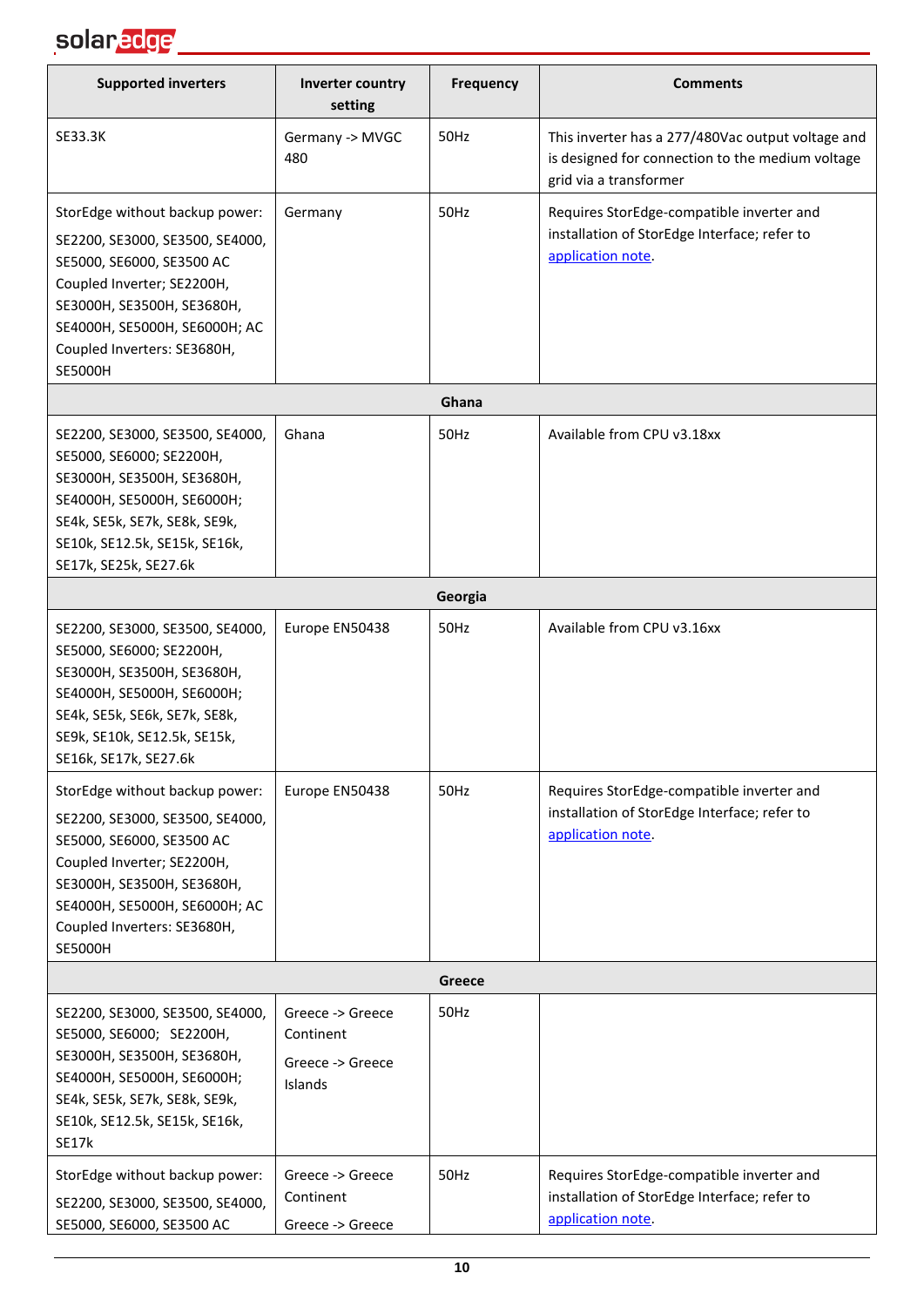#### solar<mark>edge</mark> \_\_\_\_\_\_\_\_\_\_\_\_\_\_\_\_\_\_\_\_\_

| <b>Supported inverters</b>                                                                                                                                                                                                                   | Inverter country<br>setting                             | <b>Frequency</b> | <b>Comments</b>                                                                                                              |
|----------------------------------------------------------------------------------------------------------------------------------------------------------------------------------------------------------------------------------------------|---------------------------------------------------------|------------------|------------------------------------------------------------------------------------------------------------------------------|
| Coupled Inverter; SE2200H,<br>SE3000H, SE3500H, SE3680H,<br>SE4000H, SE5000H, SE6000H; AC<br>Coupled Inverters: SE3680H,<br><b>SE5000H</b>                                                                                                   | Islands                                                 |                  |                                                                                                                              |
|                                                                                                                                                                                                                                              |                                                         | Grenada          |                                                                                                                              |
| SE3000A-US - SE11400A-US,<br>SE3000H-US-SE7600H-US                                                                                                                                                                                           | Grenada                                                 | 50Hz             | Available from CPU v3.18xx<br>Can be connected to the following grid: 230/400V<br>WYE (L-N connection)                       |
| SE9KUS                                                                                                                                                                                                                                       | Grenada                                                 | 50Hz             | Available from CPU v3.18xx<br>Can be connected to the following grid: 230/400V<br><b>WYE</b>                                 |
| SE10kUS - SE20kUS                                                                                                                                                                                                                            | Grenada                                                 | 50Hz             | Available from CPU v3.18xx<br>Can be connected to the following grid: 230/400V<br><b>WYE</b><br>SE20kUS limited to 16.5kW AC |
|                                                                                                                                                                                                                                              |                                                         | Guatemala        |                                                                                                                              |
| SE3000A-US - SE5000A-US,<br>SE3000H-US-SE7600H-US                                                                                                                                                                                            | USA -> Auto<br>USA -> 208V<br>USA -> 208V No<br>Neutral | 60Hz             |                                                                                                                              |
| SE9kUS                                                                                                                                                                                                                                       | USA -> 208V                                             | 60Hz             |                                                                                                                              |
|                                                                                                                                                                                                                                              |                                                         | <b>Hungary</b>   |                                                                                                                              |
| SE2200, SE3000, SE3500, SE4000,<br>SE5000, SE6000; SE2200H,<br>SE3000H, SE3500H, SE3680H,<br>SE4000H, SE5000H, SE6000H;<br>SE3k, SE4k, SE5k, SE7k, SE8k,<br>SE9k, SE10k, SE12.5k, SE15k,<br>SE16k, SE17k, SE25k, SE27.6k                     | Hungary                                                 | 50Hz             | Available from CPU v2.09xx / v3.12xx                                                                                         |
| StorEdge without backup power:<br>SE2200, SE3000, SE3500, SE4000,<br>SE5000, SE6000, SE3500 AC<br>Coupled Inverter; SE2200H,<br>SE3000H, SE3500H, SE3680H,<br>SE4000H, SE5000H, SE6000H; AC<br>Coupled Inverters: SE3680H,<br><b>SE5000H</b> | Hungary                                                 | 50Hz             | Requires StorEdge-compatible inverter and<br>installation of StorEdge Interface; refer to<br>application note.               |
|                                                                                                                                                                                                                                              |                                                         | India            |                                                                                                                              |
| SE2200, SE3000, SE3500,<br>SE4000, SE5000, SE6000;<br>SE2200H, SE3000H, SE3500H,<br>SE3680H, SE4000H, SE5000H,<br>SE6000H; SE4k, SE5k, SE7k, SE8k,                                                                                           | India                                                   | 50Hz             |                                                                                                                              |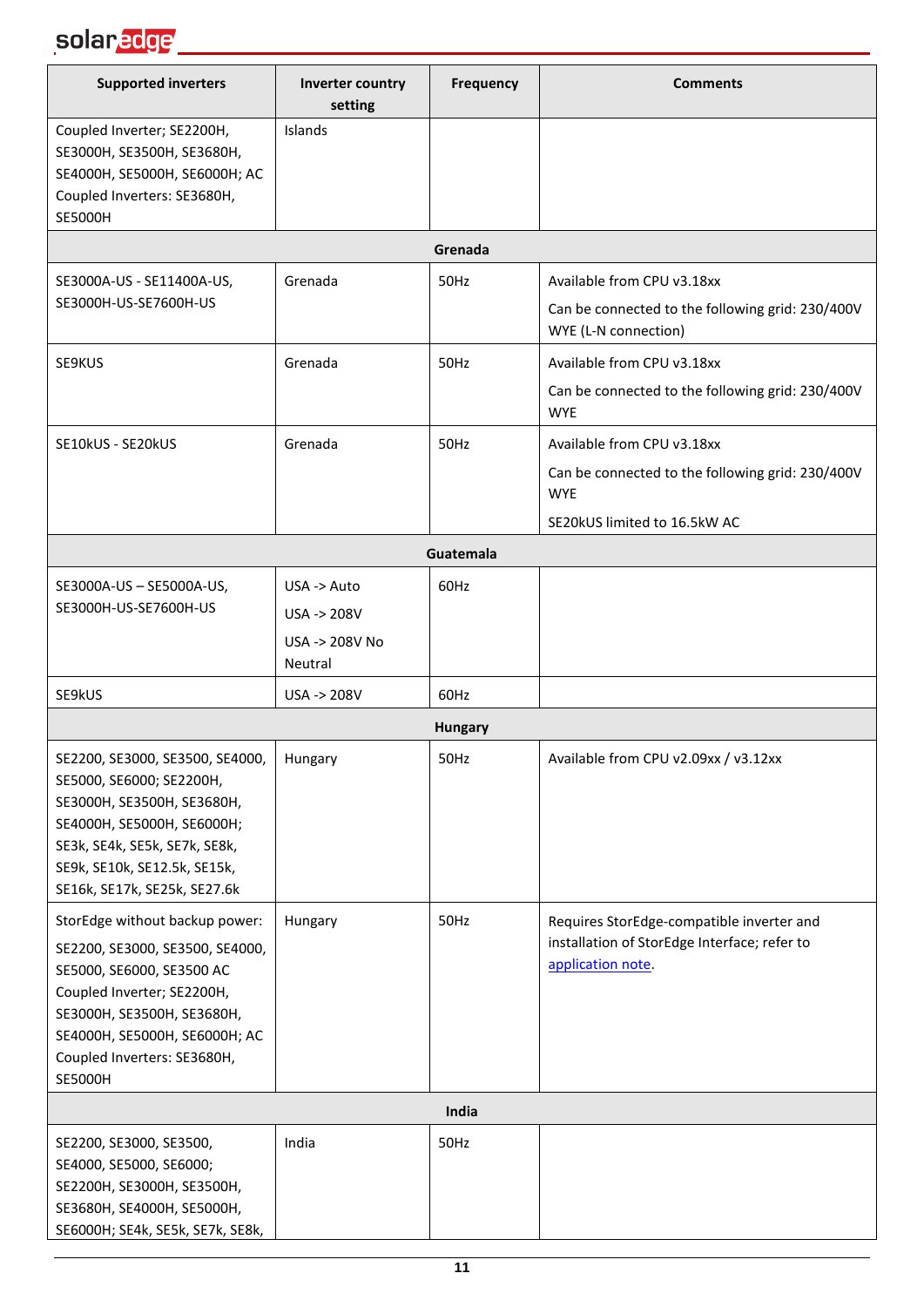

| <b>Supported inverters</b>                                                                                                                                                                                                                   | Inverter country<br>setting                          | Frequency      | <b>Comments</b>                                                                                                                                               |
|----------------------------------------------------------------------------------------------------------------------------------------------------------------------------------------------------------------------------------------------|------------------------------------------------------|----------------|---------------------------------------------------------------------------------------------------------------------------------------------------------------|
| SE9k, SE10k, SE12.5k, SE15k,<br>SE16k, SE17k, SE25k. SE27.6k                                                                                                                                                                                 |                                                      |                |                                                                                                                                                               |
| SE33.3k                                                                                                                                                                                                                                      | India -> India MV                                    | 50Hz           | Available from CPU v3.19xx<br>This inverter has a 277/480Vac output voltage and<br>is designed for connection to the medium voltage<br>grid via a transformer |
|                                                                                                                                                                                                                                              |                                                      | Indonesia      |                                                                                                                                                               |
| SE2200, SE3000, SE3500,<br>SE4000, SE5000, SE6000;<br>SE2200H, SE3000H, SE3500H,<br>SE3680H, SE4000H, SE5000H,<br>SE6000H; SE5k, SE7k, SE8k, SE9k,<br>SE10k, SE12.5k, SE15k, SE16k,<br>SE17k, SE25k. SE27.6k                                 | Indonesia                                            | 50Hz           | Available from CPU v3.16xx                                                                                                                                    |
|                                                                                                                                                                                                                                              |                                                      | <b>Ireland</b> |                                                                                                                                                               |
| SE2200, SE3000, SE3500,<br>SE4000, SE5000, SE6000;<br>SE2200H, SE3000H, SE3500H,<br>SE3680H, SE4000H, SE5000H,<br>SE6000H; SE4k, SE5k, SE7k, SE8k,<br>SE9k, SE10k, SE12.5k, SE15k,<br>SE16k, SE17k, SE25k. SE27.6k                           | Ireland                                              | 50Hz           | Available from CPU v2.0496                                                                                                                                    |
| StorEdge without backup power:<br>SE2200, SE3000, SE3500, SE4000,<br>SE5000, SE6000, SE3500 AC<br>Coupled Inverter; SE2200H,<br>SE3000H, SE3500H, SE3680H,<br>SE4000H, SE5000H, SE6000H; AC<br>Coupled Inverters: SE3680H,<br><b>SE5000H</b> | Ireland                                              | 50Hz           | Requires StorEdge-compatible inverter and<br>installation of StorEdge Interface; refer to<br>application note.                                                |
|                                                                                                                                                                                                                                              |                                                      | <b>Israel</b>  |                                                                                                                                                               |
| SE2200, SE3000, SE3500, SE4000,<br>SE5000, SE6000; SE2200H,<br>SE3000H, SE3500H, SE3680H,<br>SE4000H, SE5000H, SE6000H;<br>SE4k, SE5k, SE7k, SE8k, SE9k,<br>SE10k, SE12k, SE12.5k, SE15k,<br>SE16k, SE17k, SE25k, SE27.6k                    | Israel -> Israel<br>Israel -> Israel -<br>Commercial | 50Hz           | Commercial setting for systems >50kW available<br>from CPU v2.07xx                                                                                            |
| StorEdge without backup power:<br>SE2200, SE3000, SE3500, SE4000,<br>SE5000, SE6000, SE3500 AC<br>Coupled Inverter; SE2200H,<br>SE3000H, SE3500H, SE3680H,<br>SE4000H, SE5000H, SE6000H; AC<br>Coupled Inverters: SE3680H,<br><b>SE5000H</b> | Israel -> Israel                                     | 50Hz           | Requires StorEdge-compatible inverter and<br>installation of StorEdge Interface; refer to<br>application note.                                                |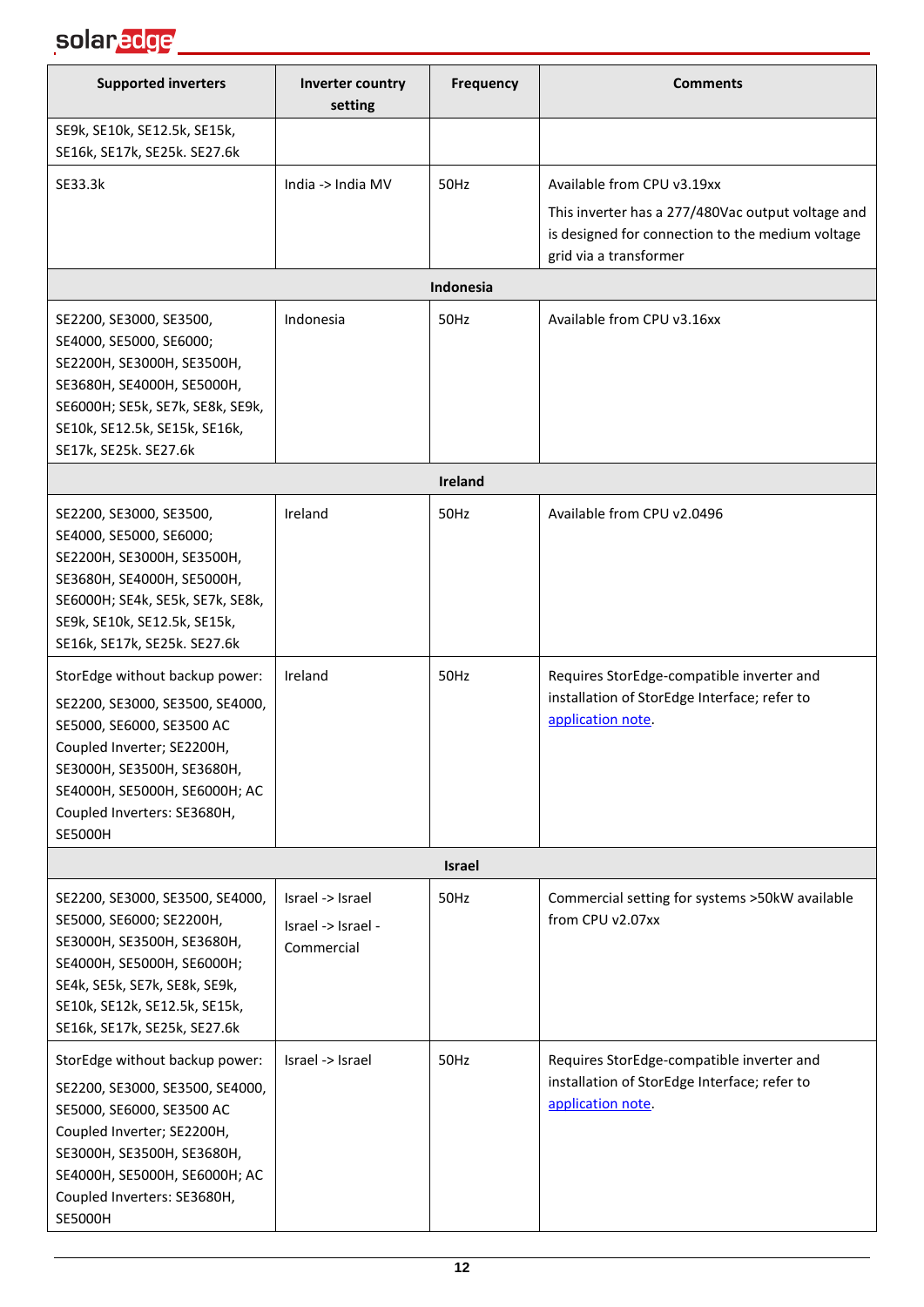| <b>Supported inverters</b>                                                                                                                                                                                                                   | Inverter country<br>setting                                                              | <b>Frequency</b> | <b>Comments</b>                                                                                                                                                                                                                   |
|----------------------------------------------------------------------------------------------------------------------------------------------------------------------------------------------------------------------------------------------|------------------------------------------------------------------------------------------|------------------|-----------------------------------------------------------------------------------------------------------------------------------------------------------------------------------------------------------------------------------|
|                                                                                                                                                                                                                                              |                                                                                          | Italy            |                                                                                                                                                                                                                                   |
| SE2200, SE3000, SE3500, SE4000,<br>SE5000, SE6000; SE2200H,<br>SE3000H, SE3500H, SE3680H,<br>SE4000H, SE5000H, SE6000H;<br>SE3k, SE4k, SE5k, SE6k, SE7k,<br>SE8k, SE9k, SE10k, SE12.5k                                                       | Italy -> Italy<br>Italy -> Italy (No SPI)                                                | 50Hz             |                                                                                                                                                                                                                                   |
| SE15k, SE16k, SE17k, SE25k,<br>SE27.6k                                                                                                                                                                                                       | Italy -> Italy<br>Italy -> Italy (No SPI)                                                | 50Hz             | These inverters are approved for connection to<br>the medium voltage grid according to the CEI 0-16<br>standard                                                                                                                   |
| SE33.3k                                                                                                                                                                                                                                      | Italy -> Italy 277V No<br>SPI                                                            | 50Hz             | This inverter has a 277/480Vac output voltage and<br>is designed for connection to the medium voltage<br>grid via a transformer                                                                                                   |
| StorEdge without backup power:<br>SE2200, SE3000, SE3500, SE4000,<br>SE5000, SE6000, SE3500 AC<br>Coupled Inverter; SE2200H,<br>SE3000H, SE3500H, SE3680H,<br>SE4000H, SE5000H, SE6000H; AC<br>Coupled Inverters: SE3680H,<br><b>SE5000H</b> | Italy -> Italy<br>Italy -> Italy (No SPI)                                                | 50Hz             | Requires StorEdge-compatible inverter and<br>installation of StorEdge Interface; refer to<br>application note.                                                                                                                    |
|                                                                                                                                                                                                                                              |                                                                                          | Jamaica          |                                                                                                                                                                                                                                   |
| SE3000A-US - SE11400A-US,<br>SE3000H-US-SE7600H-US                                                                                                                                                                                           | Caribbean -> Jamaica<br>-> 240V No Neutral<br>Caribbean -> Jamaica<br>-> 220V No Neutral | 50Hz             | Available from CPU v2.0496<br>Can be connected to the following grids:<br>110/220V split phase (L-L connection)<br>240/415V WYE (L-N connection)<br>220V delta (L-L connection)                                                   |
| SE10kUS - SE20kUS                                                                                                                                                                                                                            | Caribbean -> Jamaica<br>-> 240V (No N)                                                   | 50Hz             | Supported in inverters shipped from Jan. 10 2014<br>that have DSP1 v1.13.321; for other inverters<br>contact SolarEdge support.<br>Can be connected to the following grid: 240/415V<br><b>WYE</b><br>SE20kUS limited to 17.3kW AC |
|                                                                                                                                                                                                                                              |                                                                                          | Japan            |                                                                                                                                                                                                                                   |
| SE25K-JP                                                                                                                                                                                                                                     | Japan -> Japan 380V<br>50Hz<br>Japan -> Japan 380V<br>60Hz                               | 50/60Hz          | Available from CPU v3.19xx                                                                                                                                                                                                        |
| SE33.3K-JP                                                                                                                                                                                                                                   | Japan -> Japan MV<br>480V 50Hz<br>Japan -> Japan MV<br>480V 60Hz                         | 50/60Hz          | Available from CPU v3.16xx                                                                                                                                                                                                        |
|                                                                                                                                                                                                                                              |                                                                                          | Jordan           |                                                                                                                                                                                                                                   |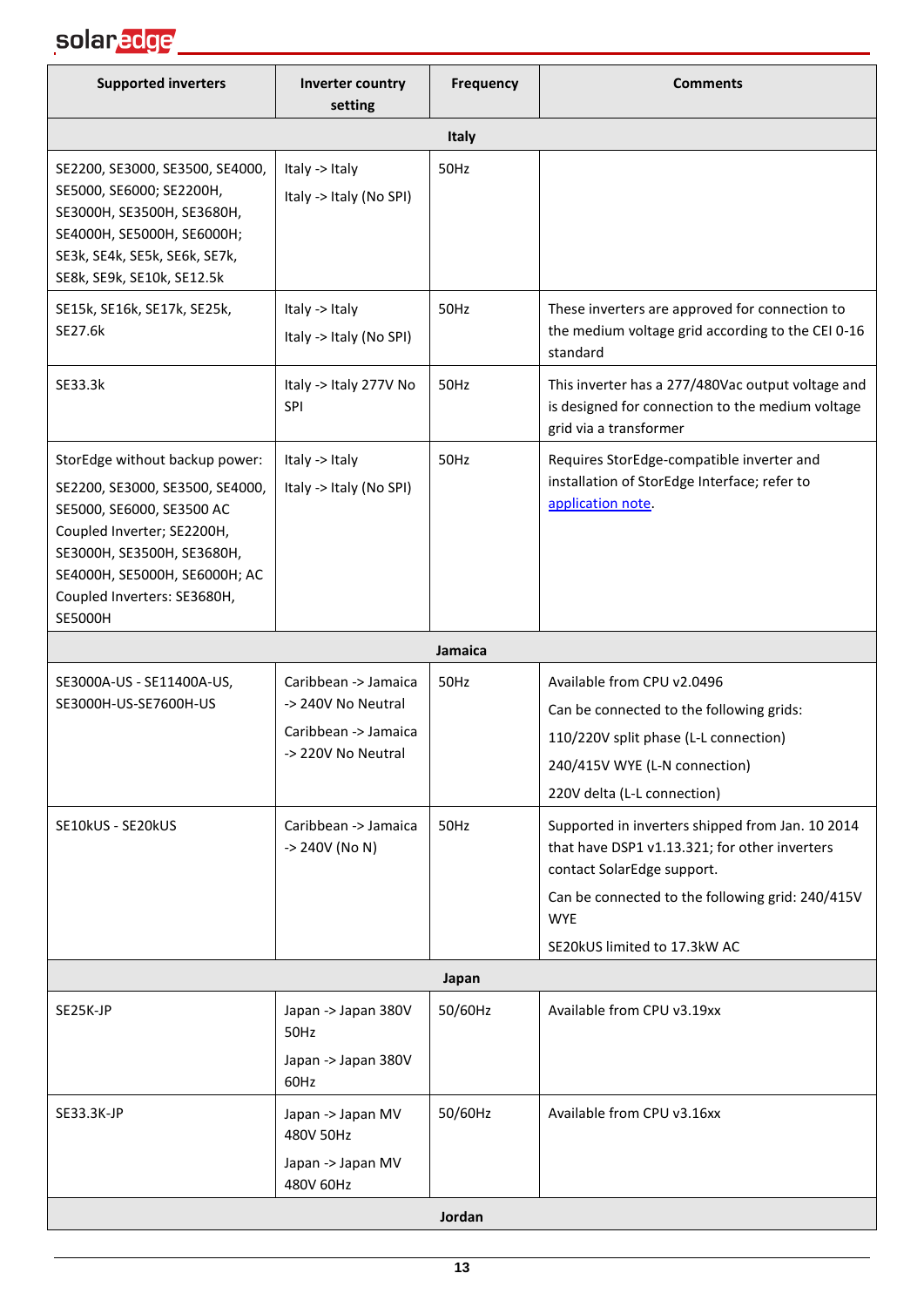## solar<mark>edge \_\_\_\_\_\_\_\_\_\_\_\_\_\_\_\_\_\_\_\_\_\_\_</mark>

| <b>Supported inverters</b>                                                                                                                                                                                                                   | Inverter country<br>setting         | Frequency     | <b>Comments</b>                                                                                                |
|----------------------------------------------------------------------------------------------------------------------------------------------------------------------------------------------------------------------------------------------|-------------------------------------|---------------|----------------------------------------------------------------------------------------------------------------|
| SE2200, SE3000, SE3500, SE4000,<br>SE5000, SE6000; SE2200H,<br>SE3000H, SE3500H, SE3680H,<br>SE4000H, SE5000H, SE6000H;<br>SE4k, SE5k, SE6k, SE7k, SE8k,<br>SE9k, SE10k, SE12.5k, SE15k,<br>SE16k, SE17k, SE25k SE27.6k                      | United Kingdom -><br><b>GBR</b>     | 50Hz          | GBR setting available from CPU v3.16xx; in earlier<br>versions use UK 230V                                     |
|                                                                                                                                                                                                                                              |                                     | Kenya         |                                                                                                                |
| SE2200, SE3000, SE3500, SE4000,<br>SE5000, SE6000; SE2200H,<br>SE3000H, SE3500H, SE3680H,<br>SE4000H, SE5000H, SE6000H;<br>SE4k, SE5k, SE7k, SE8k, SE9k,<br>SE10k, SE12.5k, SE15k, SE16k,<br>SE17k, SE25k, SE27.6k                           | Kenya                               | 50Hz          | Available from CPU v3.19xx                                                                                     |
|                                                                                                                                                                                                                                              |                                     | <b>Kuwait</b> |                                                                                                                |
| SE2200, SE3000, SE3500, SE4000,<br>SE5000, SE6000; SE2200H,<br>SE3000H, SE3500H, SE3680H,<br>SE4000H, SE5000H, SE6000H;<br>SE4k, SE5k, SE7k, SE8k, SE9k,<br>SE10k, SE12.5k, SE15k, SE16k,<br>SE17k, SE25k, SE27.6k                           | <b>Contact SolarEdge</b><br>support | 50Hz          | Available from CPU v2.10xx / v3.14xx                                                                           |
|                                                                                                                                                                                                                                              |                                     | Latvia        |                                                                                                                |
| SE2200, SE3000, SE3500, SE4000,<br>SE5000, SE6000; SE2200H,<br>SE3000H, SE3500H, SE3680H,<br>SE4000H, SE5000H, SE6000H;<br>SE5k, SE7k, SE8k, SE9k, SE10k,<br>SE12.5k, SE15k, SE16k, SE17k,<br>SE25k, SE27.6k                                 | Latvia                              | 50Hz          | Available from CPU v2.0549                                                                                     |
| StorEdge without backup power:<br>SE2200, SE3000, SE3500, SE4000,<br>SE5000, SE6000, SE3500 AC<br>Coupled Inverter; SE2200H,<br>SE3000H, SE3500H, SE3680H,<br>SE4000H, SE5000H, SE6000H; AC<br>Coupled Inverters: SE3680H,<br><b>SE5000H</b> | Latvia                              | 50Hz          | Requires StorEdge-compatible inverter and<br>installation of StorEdge Interface; refer to<br>application note. |
|                                                                                                                                                                                                                                              |                                     | Lithuania     |                                                                                                                |
| SE2200, SE3000, SE3500, SE4000,<br>SE5000, SE6000; SE2200H,<br>SE3000H, SE3500H, SE3680H,<br>SE4000H, SE5000H, SE6000H;<br>SE4k, SE5k, SE7k, SE8k, SE9k,<br>SE10k, SE12.5k, SE15k, SE16k,<br>SE17k, SE25k, SE27.6k                           | Lithuania                           | 50Hz          |                                                                                                                |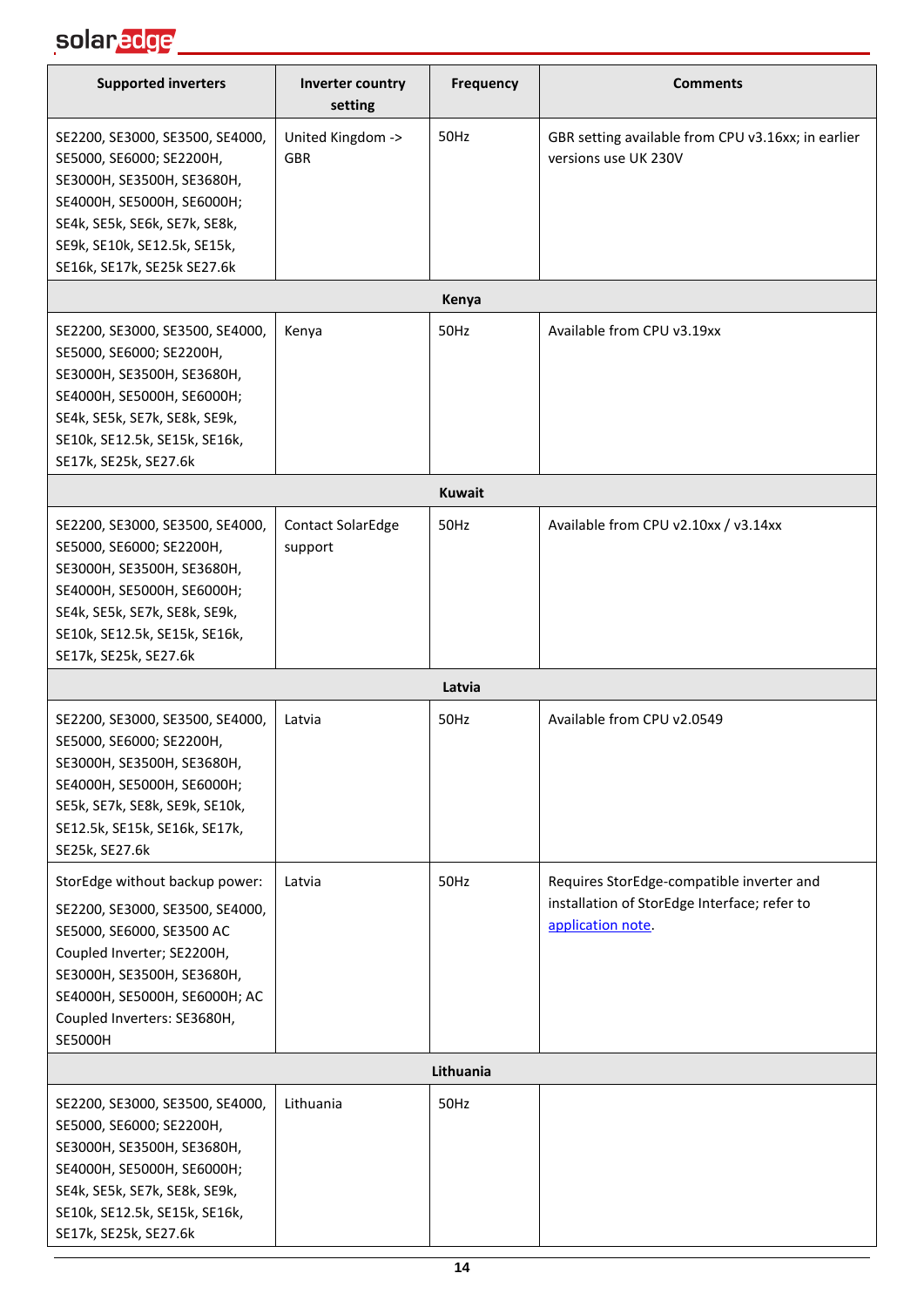## solar<mark>edge \_\_\_\_\_\_\_\_\_\_\_\_\_\_\_\_\_\_\_</mark>

| <b>Supported inverters</b>                                                                                                                                                                                                                   | Inverter country<br>setting     | Frequency       | <b>Comments</b>                                                                                                                                                                              |
|----------------------------------------------------------------------------------------------------------------------------------------------------------------------------------------------------------------------------------------------|---------------------------------|-----------------|----------------------------------------------------------------------------------------------------------------------------------------------------------------------------------------------|
| StorEdge without backup power:<br>SE2200, SE3000, SE3500, SE4000,<br>SE5000, SE6000, SE3500 AC<br>Coupled Inverter; SE2200H,<br>SE3000H, SE3500H, SE3680H,<br>SE4000H, SE5000H, SE6000H; AC<br>Coupled Inverters: SE3680H,<br><b>SE5000H</b> | Lithuania                       | 50Hz            | Requires StorEdge-compatible inverter and<br>installation of StorEdge Interface; refer to<br>application note.                                                                               |
|                                                                                                                                                                                                                                              |                                 | Luxembourg      |                                                                                                                                                                                              |
| SE2200, SE3000, SE3500, SE4000,<br>SE5000, SE6000; SE2200H,<br>SE3000H, SE3500H, SE3680H,<br>SE4000H, SE5000H, SE6000H;<br>SE4k, SE5k, SE6k, SE7k, SE8k,<br>SE9k, SE10k, SE12.5k, SE15k,<br>SE16k, SE17k, SE27.6k                            | Europe EN50438                  | 50Hz            | Available from CPU v3.16xx                                                                                                                                                                   |
| StorEdge without backup power:<br>SE2200, SE3000, SE3500, SE4000,<br>SE5000, SE6000, SE3500 AC<br>Coupled Inverter; SE2200H,<br>SE3000H, SE3500H, SE3680H,<br>SE4000H, SE5000H, SE6000H; AC<br>Coupled Inverters: SE3680H,<br><b>SE5000H</b> | Europe EN50438                  | 50Hz            | Requires StorEdge-compatible inverter and<br>installation of StorEdge Interface; refer to<br>application note.                                                                               |
|                                                                                                                                                                                                                                              |                                 | <b>Malaysia</b> |                                                                                                                                                                                              |
| SE2200, SE3000, SE3500, SE4000,<br>SE5000, SE6000; SE2200H,<br>SE3000H, SE3500H, SE3680H,<br>SE4000H, SE5000H, SE6000H;<br>SE4k, SE5k, SE7k, SE8k, SE9k,<br>SE10k, SE12.5k, SE15k, SE16k,<br>SE17k, SE25k, SE27.6                            | Malaysia                        | 50Hz            | Available from CPU v2.09xx / v3.12xx                                                                                                                                                         |
|                                                                                                                                                                                                                                              |                                 | <b>Malta</b>    |                                                                                                                                                                                              |
| SE2200, SE3000, SE3500, SE4000,<br>SE5000, SE6000; SE2200H,<br>SE3000H, SE3500H, SE3680H,<br>SE4000H, SE5000H, SE6000H;<br>SE4k, SE5k, SE6k, SE7k, SE8k,<br>SE9k, SE10k, SE12.5k, SE15k,<br>SE16k, SE17, SE25k, SE27.6k, k                   | United Kingdom -><br><b>GBR</b> | 50Hz            | GBR setting available from CPU v3.16xx; in earlier<br>versions use UK 230V                                                                                                                   |
| StorEdge without backup power:<br>SE2200, SE3000, SE3500, SE4000,<br>SE5000, SE6000, SE3500 AC<br>Coupled Inverter; SE2200H,<br>SE3000H, SE3500H, SE3680H,<br>SE4000H, SE5000H, SE6000H; AC<br>Coupled Inverters: SE3680H,                   | United Kingdom -><br><b>GBR</b> | 50Hz            | Requires StorEdge-compatible inverter and<br>installation of StorEdge Interface; refer to<br>application note.<br>GBR setting available from CPU v3.16xx; in earlier<br>versions use UK 230V |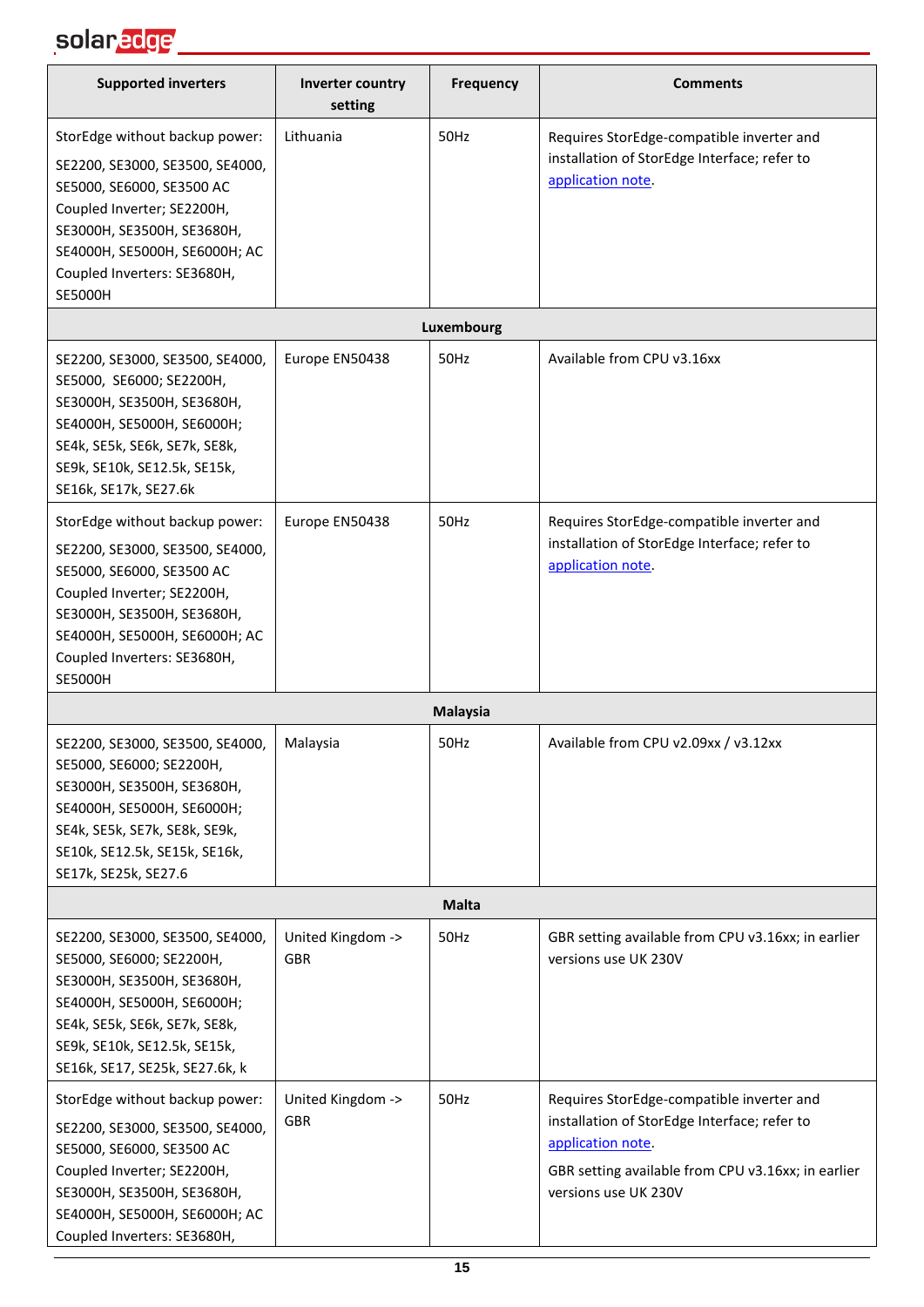

| <b>Supported inverters</b>                                                                                                                                                                                         | Inverter country<br>setting      | <b>Frequency</b>       | <b>Comments</b>                                                                                                                                                                                                                  |
|--------------------------------------------------------------------------------------------------------------------------------------------------------------------------------------------------------------------|----------------------------------|------------------------|----------------------------------------------------------------------------------------------------------------------------------------------------------------------------------------------------------------------------------|
| <b>SE5000H</b>                                                                                                                                                                                                     |                                  |                        |                                                                                                                                                                                                                                  |
|                                                                                                                                                                                                                    |                                  | <b>Mauritius</b>       |                                                                                                                                                                                                                                  |
| SE2200, SE3000, SE3500, SE4000,<br>SE5000, SE6000; SE2200H,<br>SE3000H, SE3500H, SE3680H,<br>SE4000H, SE5000H, SE6000H;<br>SE4k, SE5k, SE7k, SE8k, SE9k,<br>SE10k, SE12.5k, SE15k, SE16k,<br>SE17k, SE25k, SE27.6  | Mauritius                        | 50Hz                   |                                                                                                                                                                                                                                  |
|                                                                                                                                                                                                                    |                                  | <b>Mexico</b>          |                                                                                                                                                                                                                                  |
| SE3000A-US - SE11400A-US,<br>SE3000H-US-SE7600H-US                                                                                                                                                                 | Mexico -> 220V<br>Mexico -> 240V | 60Hz                   | Can be connected to the following grids:<br>110/220V split phase (L-L connection)<br>127/220V WYE (L-L connection)<br>240/420V WYE (L-N connection)                                                                              |
| SE9kUS, SE14.4KUS                                                                                                                                                                                                  | Mexico -> 220V                   | 60Hz                   | 127/220V WYE grid only                                                                                                                                                                                                           |
| SE10kUS, SE20kUS, SE33.3KUS                                                                                                                                                                                        | Mexico -> 240V<br>Mexico -> 277V | 60Hz                   | Can be connected to the following grids:<br>240/420V WYE; when connected to this grid the<br>SE10kUS is limited to 8.6kW AC, the SE20kUS is<br>limited to 17.3kW AC and the SE33.3KUS is limited<br>to 28.6kW AC<br>277/480V WYE |
|                                                                                                                                                                                                                    |                                  | <b>Namibia</b>         |                                                                                                                                                                                                                                  |
| SE2200, SE3000, SE3500, SE4000,<br>SE5000, SE6000; SE2200H,<br>SE3000H, SE3500H, SE3680H,<br>SE4000H, SE5000H, SE6000H;<br>SE4k, SE5k, SE7k, SE8k, SE9k,<br>SE10k, SE12.5k, SE15k, SE16k,<br>SE17k, SE25k, SE27.6k | South Africa                     | 50Hz                   |                                                                                                                                                                                                                                  |
|                                                                                                                                                                                                                    |                                  | <b>The Netherlands</b> |                                                                                                                                                                                                                                  |
| SE2200, SE3000, SE3500, SE4000,<br>SE5000, SE6000; SE2200H,<br>SE3000H, SE3500H, SE3680H,<br>SE4000H, SE5000H, SE6000H;<br>SE4k, SE5k, SE7k, SE8k, SE9k,<br>SE10k, SE12.5k, SE15k, SE16k,<br>SE17k, SE25k, SE27.6k | Netherlands                      | 50Hz                   |                                                                                                                                                                                                                                  |
| SE33.3K                                                                                                                                                                                                            | Netherlands -><br>Netherlands MV | 50Hz                   | This inverter has a 277/480Vac output voltage and<br>is designed for connection to the medium voltage<br>grid via a transformer<br>Available from CPU v3.2167                                                                    |
| StorEdge without backup power:<br>SE2200, SE3000, SE3500, SE4000,<br>SE5000, SE6000, SE3500 AC                                                                                                                     | Netherlands                      | 50Hz                   | Requires StorEdge-compatible inverter and<br>installation of StorEdge Interface; refer to<br>application note.                                                                                                                   |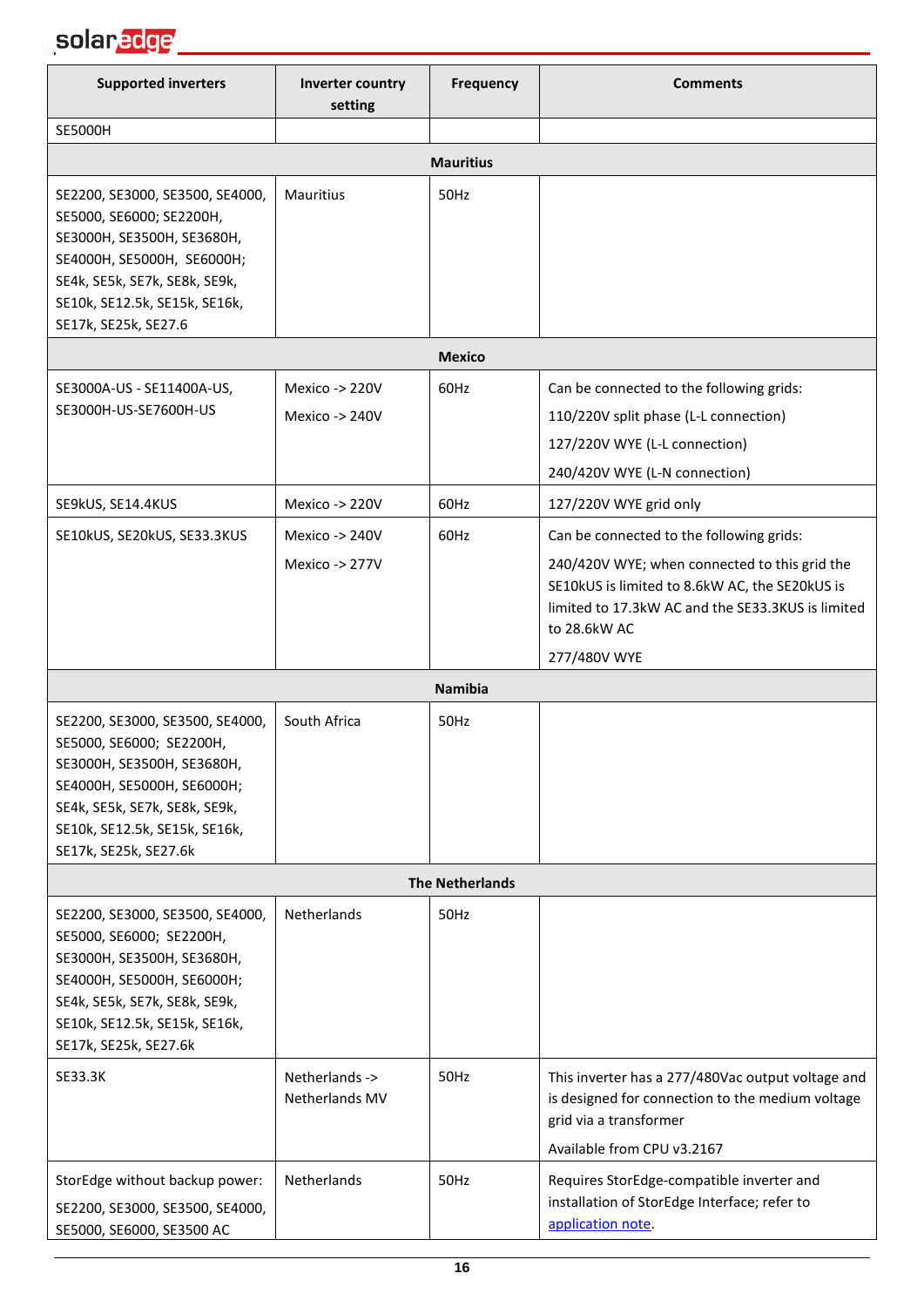| <b>Supported inverters</b>                                                                                                                                                                                                                           | Inverter country<br>setting                        | <b>Frequency</b>   | <b>Comments</b>                                                                                                                                                                                                                                                                               |
|------------------------------------------------------------------------------------------------------------------------------------------------------------------------------------------------------------------------------------------------------|----------------------------------------------------|--------------------|-----------------------------------------------------------------------------------------------------------------------------------------------------------------------------------------------------------------------------------------------------------------------------------------------|
| Coupled Inverter; SE2200H,<br>SE3000H, SE3500H, SE3680H,<br>SE4000H, SE5000H, SE6000H; AC<br>Coupled Inverters: SE3680H,<br><b>SE5000H</b>                                                                                                           |                                                    |                    |                                                                                                                                                                                                                                                                                               |
|                                                                                                                                                                                                                                                      |                                                    | <b>New Zealand</b> |                                                                                                                                                                                                                                                                                               |
| SE2200, SE3000, SE3500, SE4000,<br>SE4600, SE5000, SE6000, SE7300;<br>SE2500H, SE3000H, SE3500H,<br>SE4000H, SE4600H, SE6000H;<br>SE5k, SE7k, SE8k, SE9k, SE10k,<br>SE12.5k, SE15k, SE16k, SE17k,<br>SE25k, SE27.6k                                  | New Zealand -><br>Vector<br>Australia -> Australia | 50Hz               | New Zealand setting available from CPU v3.16xx                                                                                                                                                                                                                                                |
| StorEdge without backup power:<br>SE2200, SE3000, SE3500, SE4000,<br>SE4600, SE5000, SE6000, SE7300,<br>SE3500 AC Coupled Inverter;<br>SE2500H, SE3000H, SE3500H,<br>SE4000H, SE4600H, SE6000H, AC<br>Coupled Inverters : SE3000H,<br><b>SE5000H</b> | New Zealand -><br>Vector<br>Australia -> Australia | 50Hz               | Requires StorEdge-compatible inverter and<br>installation of StorEdge Interface; refer to<br>application note.                                                                                                                                                                                |
| StorEdge with backup power:<br>SE5000-AUS - SE6000-AUS                                                                                                                                                                                               | New Zealand -><br>Vector<br>Australia -> Australia | 50Hz               | Available from CPU v3.18xx                                                                                                                                                                                                                                                                    |
|                                                                                                                                                                                                                                                      |                                                    | <b>Norway</b>      |                                                                                                                                                                                                                                                                                               |
| SE2200, SE3000, SE3500, SE4000,<br>SE5000, SE6000; SE2200H,<br>SE3000H, SE3500H, SE3680H,<br>SE4000H, SE5000H, SE6000H;<br>SE4k, SE5k, SE7k, SE8k, SE9k,<br>SE10k, SE12.5k, SE15k, SE16k,<br>SE17k, SE25k, SE27.6k                                   | Norway                                             | 50Hz               | Available from CPU v2.10xx / v3.14xx                                                                                                                                                                                                                                                          |
| SE7k, SE8k, SE9k, SE10k, SE12.5k,<br>SE15k, SE16k, SE17k, SE25k,,<br>SE27.6K                                                                                                                                                                         | Norway -> Norway<br>Delta                          | 50Hz               | Can be connected to the following grid: 220/230V<br><b>True Delta</b><br>Inverter AC power is limited; requires inverter<br>adjustment. For details refer to:<br>https://www.solaredge.com/sites/default/files/se<br>three phase inverters for delta grids.pdf)<br>Available from CPU v3.2167 |
| StorEdge without backup power:<br>SE2200, SE3000, SE3500, SE4000,<br>SE5000, SE6000, SE3500 AC<br>Coupled Inverter; SE2200H,<br>SE3000H, SE3500H, SE3680H,<br>SE4000H, SE5000H, SE6000H; AC<br>Coupled Inverters: SE3680H,                           | Norway                                             | 50Hz               | Requires StorEdge-compatible inverter and<br>installation of StorEdge Interface; refer to<br>application note.                                                                                                                                                                                |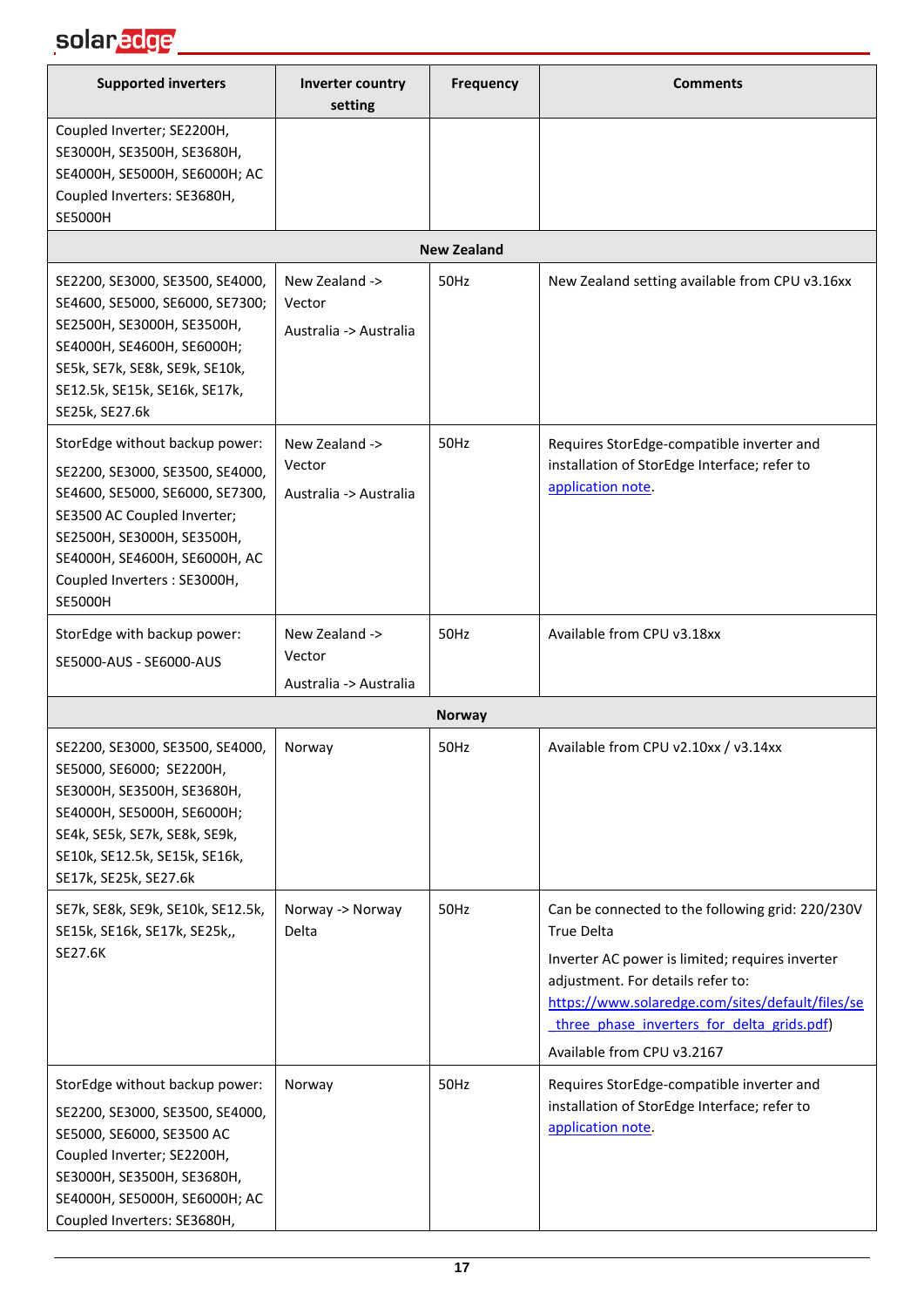## solar<mark>edge \_\_\_\_\_\_\_\_\_\_\_\_\_\_\_\_\_\_</mark>

| <b>Supported inverters</b>                                                                                                                                                                                                                   | Inverter country<br>setting         | <b>Frequency</b>   | <b>Comments</b>                                                                                                                                                                                                                                                                               |
|----------------------------------------------------------------------------------------------------------------------------------------------------------------------------------------------------------------------------------------------|-------------------------------------|--------------------|-----------------------------------------------------------------------------------------------------------------------------------------------------------------------------------------------------------------------------------------------------------------------------------------------|
| <b>SE5000H</b>                                                                                                                                                                                                                               |                                     |                    |                                                                                                                                                                                                                                                                                               |
|                                                                                                                                                                                                                                              |                                     | Panama             |                                                                                                                                                                                                                                                                                               |
| SE3000A-US - SE11400A-US,<br>SE3000H-US-SE7600H-US,<br>SE9kUS, SE10kUS, SE20kUS                                                                                                                                                              | <b>Contact SolarEdge</b><br>support |                    |                                                                                                                                                                                                                                                                                               |
|                                                                                                                                                                                                                                              |                                     | <b>Philippines</b> |                                                                                                                                                                                                                                                                                               |
| SE2200, SE3000, SE3500, SE4000,<br>SE5000, SE6000; SE2200H,<br>SE3000H, SE3500H, SE3680H,<br>SE4000H, SE5000H, SE6000H                                                                                                                       | Philippines                         | 60Hz               | Can be connected to the following grids:<br>115/230V split phase (L-L connection)<br>220/380V WYE (L-N connection)<br>230/400V WYE (L-N connection)<br>240/420V WYE (L-N connection)                                                                                                          |
| SE4k, SE5k, SE7k, SE8k, SE9k,<br>SE10k, SE12.5k, SE15k, SE16k,<br>SE17k, SE25k, SE27.6k                                                                                                                                                      | Philippines                         | 60Hz               | Can be connected to the following grids:<br>220/380V WYE<br>230/400V WYE<br>240/420V WYE                                                                                                                                                                                                      |
| SE33.3k                                                                                                                                                                                                                                      | Philippines -><br>Philippines MV    | 50Hz               | Available from CPU v3.19xx<br>This inverter has a 277/480Vac output voltage and<br>is designed for connection to the medium voltage<br>grid via a transformer                                                                                                                                 |
| SE7k, SE8k, SE9k, SE10k, SE12.5k,<br>SE15k, SE16k, SE17k, SE25k,,<br>SE27.6K                                                                                                                                                                 | Philippines -> 230V L-<br>L No N    | 60Hz               | Can be connected to the following grid: 220/230V<br><b>True Delta</b><br>Inverter AC power is limited; requires inverter<br>adjustment. For details refer to:<br>https://www.solaredge.com/sites/default/files/se<br>three phase inverters for delta grids.pdf)<br>Available from CPU v3.2167 |
|                                                                                                                                                                                                                                              |                                     | Poland             |                                                                                                                                                                                                                                                                                               |
| SE2200, SE3000, SE3500, SE4000,<br>SE5000, SE6000; SE2200H,<br>SE3000H, SE3500H, SE3680H,<br>SE4000H, SE5000H, SE6000H;<br>SE3k, SE4k, SE5k, SE6k, SE7k,<br>SE8k, SE9k, SE10k, SE12.5k,<br>SE15k, SE16k, SE17k, Se25k,<br>SE27.6k            | Poland                              | 50Hz               |                                                                                                                                                                                                                                                                                               |
| StorEdge without backup power:<br>SE2200, SE3000, SE3500, SE4000,<br>SE5000, SE6000, SE3500 AC<br>Coupled Inverter; SE2200H,<br>SE3000H, SE3500H, SE3680H,<br>SE4000H, SE5000H, SE6000H; AC<br>Coupled Inverters: SE3680H,<br><b>SE5000H</b> | Poland                              | 50Hz               | Requires StorEdge-compatible inverter and<br>installation of StorEdge Interface; refer to<br>application note.                                                                                                                                                                                |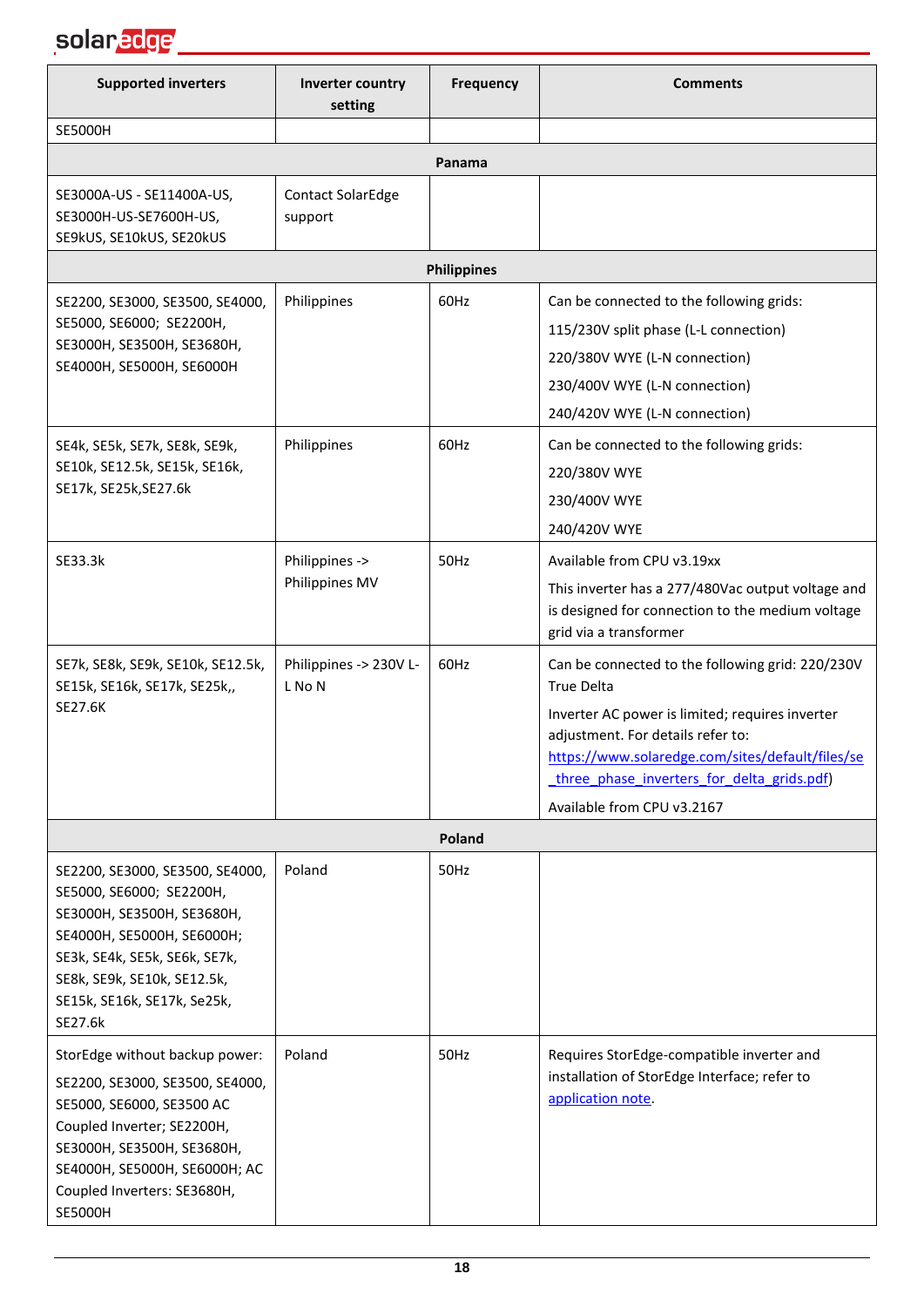| <b>Supported inverters</b>                                                                                                                                                                                                                                                                                                                                                                                                                                        | Inverter country<br>setting | <b>Frequency</b>  | <b>Comments</b>                                                                                                |
|-------------------------------------------------------------------------------------------------------------------------------------------------------------------------------------------------------------------------------------------------------------------------------------------------------------------------------------------------------------------------------------------------------------------------------------------------------------------|-----------------------------|-------------------|----------------------------------------------------------------------------------------------------------------|
|                                                                                                                                                                                                                                                                                                                                                                                                                                                                   |                             | Portugal          |                                                                                                                |
| SE2200, SE3000, SE3500, SE4000,<br>SE5000, SE6000; SE2200H,<br>SE3000H, SE3500H, SE3680H,<br>SE4000H, SE5000H, SE6000H;<br>SE4k, SE5k, SE7k, SE8k, SE9k,<br>SE10k, SE12.5k, SE15k, SE16k,<br>SE17k, SE25k, SE27.6k                                                                                                                                                                                                                                                | Portugal                    | 50Hz              |                                                                                                                |
| StorEdge without backup power:<br>SE2200, SE3000, SE3500, SE4000,<br>SE5000, SE6000, SE3500 AC<br>Coupled Inverter; SE2200H,<br>SE3000H, SE3500H, SE3680H,<br>SE4000H, SE5000H, SE6000H; AC<br>Coupled Inverters: SE3680H,<br><b>SE5000H</b>                                                                                                                                                                                                                      | Portugal                    | 50Hz              | Requires StorEdge-compatible inverter and<br>installation of StorEdge Interface; refer to<br>application note. |
|                                                                                                                                                                                                                                                                                                                                                                                                                                                                   |                             | Romania           |                                                                                                                |
| SE2200, SE3000, SE3500, SE4000,<br>SE5000, SE6000; SE2200H,<br>SE3000H, SE3500H, SE3680H,<br>SE4000H, SE5000H, SE6000H;<br>SE4k, SE5k, SE7k, SE8k, SE9k,<br>SE10k, SE12.5k, SE15k, SE16k,<br>SE17k, SE25k, SE27.6<br>StorEdge without backup power:<br>SE2200, SE3000, SE3500, SE4000,<br>SE5000, SE6000, SE3500 AC<br>Coupled Inverter; SE2200H,<br>SE3000H, SE3500H, SE3680H,<br>SE4000H, SE5000H, SE6000H; AC<br>Coupled Inverters: SE3680H,<br><b>SE5000H</b> | Romania<br>Romania          | 50Hz<br>50Hz      | Requires StorEdge-compatible inverter and<br>installation of StorEdge Interface; refer to<br>application note. |
|                                                                                                                                                                                                                                                                                                                                                                                                                                                                   |                             | <b>Seychelles</b> |                                                                                                                |
| SE2200, SE3000, SE3500, SE4000,<br>SE5000, SE6000; SE2200H,<br>SE3000H, SE3500H, SE3680H,<br>SE4000H, SE5000H, SE6000H;<br>SE4k, SE5k, SE7k, SE8k, SE9k,<br>SE10k, SE12.5k, SE15k, SE16k,<br>SE17k, SE25k, SE27.6                                                                                                                                                                                                                                                 | Mauritius                   | 50Hz              |                                                                                                                |
|                                                                                                                                                                                                                                                                                                                                                                                                                                                                   |                             | <b>Singapore</b>  |                                                                                                                |
| SE2200, SE3000, SE3500, SE4000,<br>SE5000, SE6000; SE2200H,<br>SE3000H, SE3500H, SE3680H,<br>SE4000H, SE5000H, SE6000H;<br>SE4k, SE5k, SE7k, SE8k, SE9k,<br>SE10k, SE12.5k, SE15k, SE16k,                                                                                                                                                                                                                                                                         | Singapore                   | 50Hz              |                                                                                                                |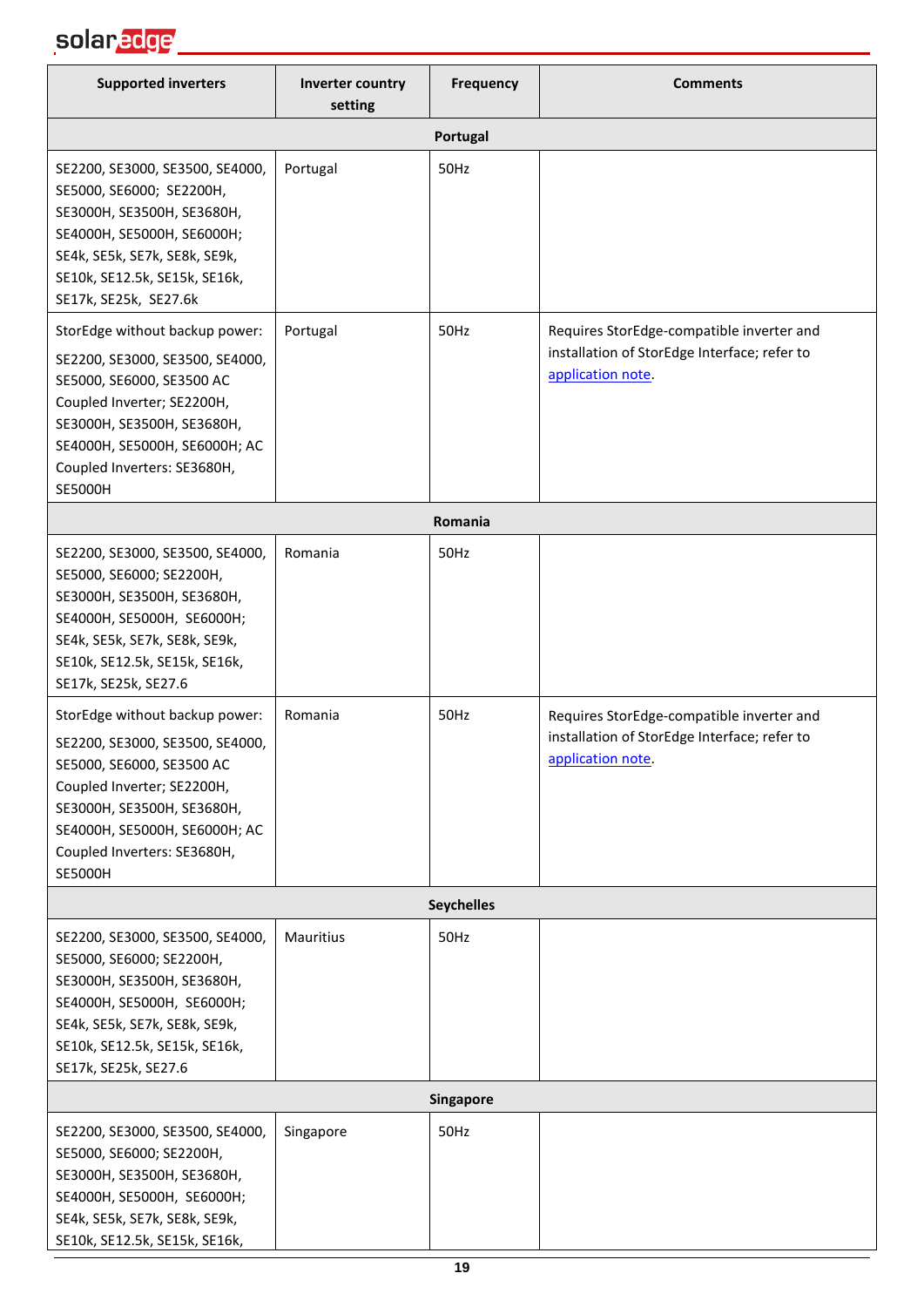| <b>Supported inverters</b>                                                                                                                                                                                                                   | Inverter country<br>setting                                                                                      | Frequency           | <b>Comments</b>                                                                                                                                               |
|----------------------------------------------------------------------------------------------------------------------------------------------------------------------------------------------------------------------------------------------|------------------------------------------------------------------------------------------------------------------|---------------------|---------------------------------------------------------------------------------------------------------------------------------------------------------------|
| SE17k, SE25k, SE27.6                                                                                                                                                                                                                         |                                                                                                                  |                     |                                                                                                                                                               |
|                                                                                                                                                                                                                                              |                                                                                                                  | Slovakia            |                                                                                                                                                               |
| SE2200, SE3000, SE3500, SE4000,<br>SE5000, SE6000; SE2200H,<br>SE3000H, SE3500H, SE3680H,<br>SE4000H, SE5000H, SE6000H;<br>SE5k, SE7k, SE8k, SE9k, SE10k,<br>SE12.5k, SE15k, SE16k, SE17k                                                    | Slovakia -> Slovakia<br><b>ZSED</b><br>Slovakia -> Slovakia<br><b>SSED</b><br>Slovakia -> Slovakia<br><b>VSD</b> | 50Hz                | Available from CPU v3.1968                                                                                                                                    |
| StorEdge without backup power:<br>SE2200, SE3000, SE3500, SE4000,<br>SE5000, SE6000, SE3500 AC<br>Coupled Inverter; SE2200H,<br>SE3000H, SE3500H, SE3680H,<br>SE4000H, SE5000H, SE6000H; AC<br>Coupled Inverters: SE3680H,<br><b>SE5000H</b> | Slovakia -> Slovakia<br>ZSED<br>Slovakia -> Slovakia<br><b>SSED</b><br>Slovakia -> Slovakia<br><b>VSD</b>        | 50Hz                | Requires StorEdge-compatible inverter and<br>installation of StorEdge Interface; refer to<br>application note.                                                |
|                                                                                                                                                                                                                                              |                                                                                                                  | Slovenia            |                                                                                                                                                               |
| SE2200, SE3000, SE3500, SE4000,<br>SE5000, SE6000; SE2200H,<br>SE3000H, SE3500H, SE3680H,<br>SE4000H, SE5000H, SE6000H;<br>SE4k, SE5k, SE7k, SE8k, SE9k,<br>SE10k, SE12.5k, SE15k, SE16k,<br>SE17k, SE25k, SE27.6k                           | Slovenia                                                                                                         | 50Hz                |                                                                                                                                                               |
| StorEdge without backup power:<br>SE2200, SE3000, SE3500, SE4000,<br>SE5000, SE6000, SE3500 AC<br>Coupled Inverter; SE2200H,<br>SE3000H, SE3500H, SE3680H,<br>SE4000H, SE5000H, SE6000H; AC<br>Coupled Inverters: SE3680H,<br><b>SE5000H</b> | Slovenia                                                                                                         | 50Hz                | Requires StorEdge-compatible inverter and<br>installation of StorEdge Interface; refer to<br>application note.                                                |
|                                                                                                                                                                                                                                              |                                                                                                                  | <b>South Africa</b> |                                                                                                                                                               |
| SE2200, SE3000, SE4000, SE5000,<br>SE6000; SE2200H, SE3000H,<br>SE3500H, SE3680H, SE4000H,<br>SE5000H, SE6000H; SE4k, SE5k,<br>SE7k, SE8k, SE9k, SE10k, SE12.5k,<br>SE15k, SE16k, SE17k, SE25k,<br>SE27.6k                                   | South Africa                                                                                                     | 50Hz                |                                                                                                                                                               |
| SE33.3k                                                                                                                                                                                                                                      | South Africa -> South<br>Africa MV                                                                               | 50Hz                | Available from CPU v3.19xx<br>This inverter has a 277/480Vac output voltage and<br>is designed for connection to the medium voltage<br>grid via a transformer |
| StorEdge without backup power:                                                                                                                                                                                                               | South Africa                                                                                                     | 50Hz                | Requires StorEdge-compatible inverter and<br>installation of StorEdge Interface; refer to                                                                     |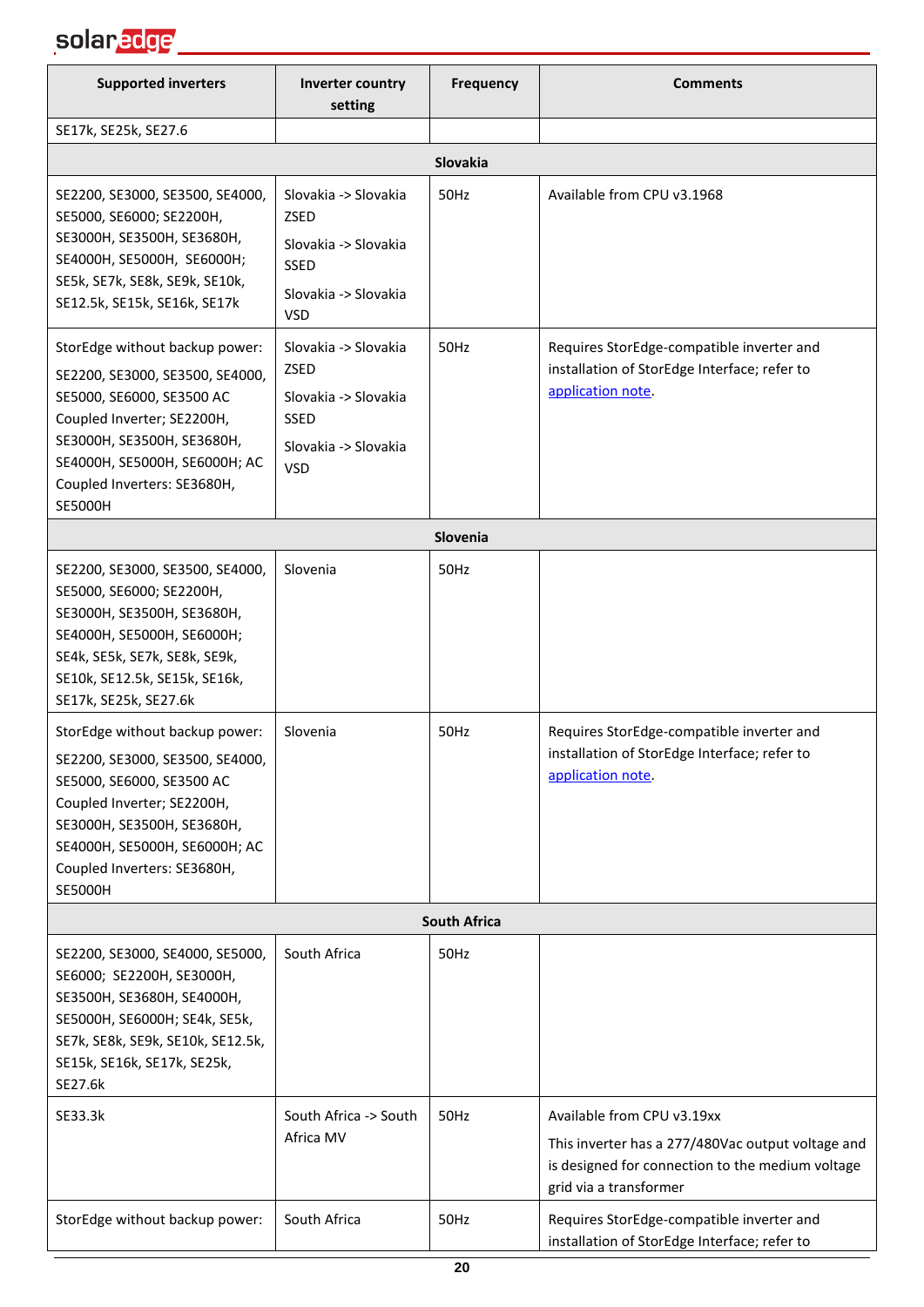| <b>Supported inverters</b>                                                                                                                                                                                                                   | Inverter country<br>setting     | <b>Frequency</b>   | <b>Comments</b>                                                                                                                                               |  |  |
|----------------------------------------------------------------------------------------------------------------------------------------------------------------------------------------------------------------------------------------------|---------------------------------|--------------------|---------------------------------------------------------------------------------------------------------------------------------------------------------------|--|--|
| SE2200, SE3000, SE3500, SE4000,<br>SE5000, SE6000, SE3500 AC<br>Coupled Inverter; SE2200H,<br>SE3000H, SE3500H, SE3680H,<br>SE4000H, SE5000H, SE6000H; AC<br>Coupled Inverters: SE3680H,<br><b>SE5000H</b>                                   |                                 |                    | application note.                                                                                                                                             |  |  |
| StorEdge with backup power:                                                                                                                                                                                                                  | South Africa                    | 50Hz               | Available from CPU v3.18xx                                                                                                                                    |  |  |
| SE5000-ZAS - SE6000-ZAS                                                                                                                                                                                                                      |                                 |                    |                                                                                                                                                               |  |  |
|                                                                                                                                                                                                                                              |                                 | <b>Spain</b>       |                                                                                                                                                               |  |  |
| SE2200, SE3000, SE3500, SE4000,<br>SE5000, SE6000; SE2200H,<br>SE3000H, SE3500H, SE3680H,<br>SE4000H, SE5000H, SE6000H;<br>SE4k, SE5k, SE7k, SE8k, SE9k,<br>SE10k, SE12.5k, SE15k, SE16k,<br>SE17k, SE25k, SE27.6k                           | Spain                           | 50Hz               |                                                                                                                                                               |  |  |
| SE33.3k                                                                                                                                                                                                                                      | Spain -> Spain MV               | 50Hz               | Available from CPU v3.20xx<br>This inverter has a 277/480Vac output voltage and<br>is designed for connection to the medium voltage<br>grid via a transformer |  |  |
| StorEdge without backup power:<br>SE2200, SE3000, SE3500, SE4000,<br>SE5000, SE6000, SE3500 AC<br>Coupled Inverter; SE2200H,<br>SE3000H, SE3500H, SE3680H,<br>SE4000H, SE5000H, SE6000H; AC<br>Coupled Inverters: SE3680H,<br><b>SE5000H</b> | Spain                           | 50Hz               | Requires StorEdge-compatible inverter and<br>installation of StorEdge Interface; refer to<br>application note.                                                |  |  |
|                                                                                                                                                                                                                                              |                                 | Sri Lanka          |                                                                                                                                                               |  |  |
| SE2200, SE3000, SE3500, SE4000,<br>SE5000, SE6000; SE2200H,<br>SE3000H, SE3500H, SE3680H,<br>SE4000H, SE5000H, SE6000H;<br>SE4k, SE5k, SE7k, SE8k, SE9k,<br>SE10k, SE12.5k, SE15k, SE16k,<br>SE17k, SE25k, SE27.6k                           | Sri Lanka                       | 50Hz               |                                                                                                                                                               |  |  |
| St. Lucia                                                                                                                                                                                                                                    |                                 |                    |                                                                                                                                                               |  |  |
| SE3000A-US - SE11400A-US,<br>SE3000H-US-SE7600H-US                                                                                                                                                                                           | Caribbean -> St. Lucia          | 50Hz               |                                                                                                                                                               |  |  |
|                                                                                                                                                                                                                                              |                                 | <b>St. Vincent</b> |                                                                                                                                                               |  |  |
| SE2200, SE3000, SE3500, SE4000-<br>16A; SE2200H SE3000H,<br>SE3500H, SE3680H; SE4k, SE5k,<br>SE7k, SE8k, SE9k, SE10k                                                                                                                         | United Kingdom -><br><b>GBR</b> | 50Hz               | GBR setting available from CPU v3.16xx; in earlier<br>versions use UK 230V                                                                                    |  |  |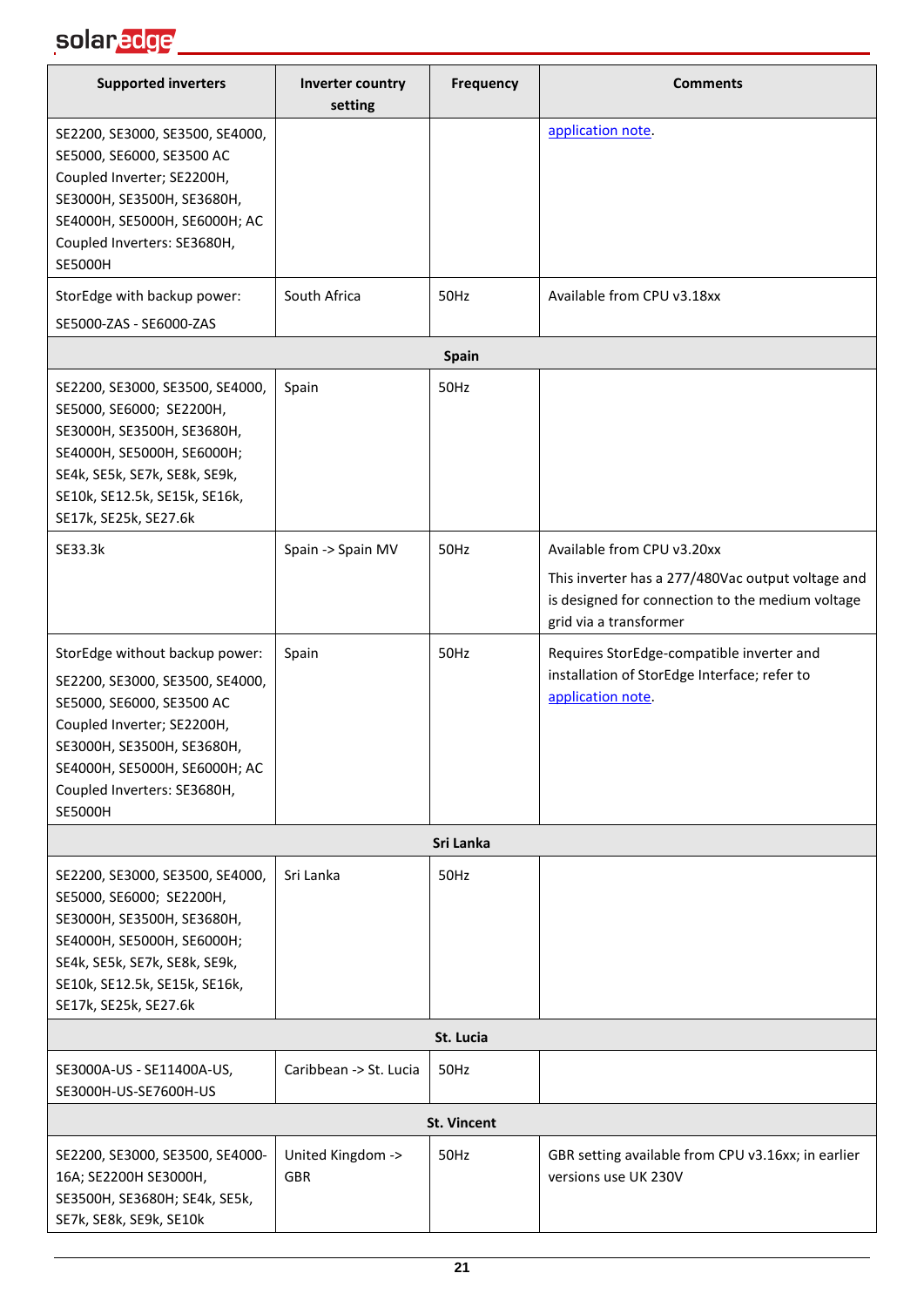## solar<mark>edge</mark> \_\_\_\_\_\_\_\_\_\_\_\_\_\_\_\_\_\_\_

| <b>Supported inverters</b>                                                                                                                                                                                                                                                                                                                                                                                                                             | Inverter country<br>setting | <b>Frequency</b> | <b>Comments</b>                                                                                                |
|--------------------------------------------------------------------------------------------------------------------------------------------------------------------------------------------------------------------------------------------------------------------------------------------------------------------------------------------------------------------------------------------------------------------------------------------------------|-----------------------------|------------------|----------------------------------------------------------------------------------------------------------------|
|                                                                                                                                                                                                                                                                                                                                                                                                                                                        |                             | Sweden           |                                                                                                                |
| SE2200, SE3000, SE3500, SE4000,<br>SE5000, SE6000; SE2200H,<br>SE3000H, SE3500H, SE3680H,<br>SE4000H, SE5000H, SE6000H;<br>SE4k, SE5k, SE7k, SE8k, SE9k,<br>SE10k, SE12.5k, SE15k, SE16k,<br>SE17k, SE25k, SE27.6k                                                                                                                                                                                                                                     | Sweden                      | 50Hz             |                                                                                                                |
| StorEdge without backup power:<br>SE2200, SE3000, SE3500, SE4000,<br>SE5000, SE6000, SE3500 AC<br>Coupled Inverter; SE2200H,<br>SE3000H, SE3500H, SE3680H,<br>SE4000H, SE5000H, SE6000H; AC<br>Coupled Inverters: SE3680H,<br><b>SE5000H</b>                                                                                                                                                                                                           | Sweden                      | 50Hz             | Requires StorEdge-compatible inverter and<br>installation of StorEdge Interface; refer to<br>application note. |
|                                                                                                                                                                                                                                                                                                                                                                                                                                                        |                             | Switzerland      |                                                                                                                |
| SE2200, SE3000, SE3500, SE4000,<br>SE5000, SE6000; SE2200H,<br>SE3000H, SE3500H, SE3680H,<br>SE4000H, SE5000H, SE6000H;<br>SE3k, SE4k, SE5k, SE7k, SE8k,<br>SE9k, SE10k, SE12.5k, SE15k,<br>SE16k, SE17k, SE25k, SE27.6k<br>StorEdge without backup power:<br>SE2200, SE3000, SE3500, SE4000,<br>SE5000, SE6000, SE3500 AC<br>Coupled Inverter; SE2200H,<br>SE3000H, SE3500H, SE3680H,<br>SE4000H, SE5000H, SE6000H; AC<br>Coupled Inverters: SE3680H, | Switzerland<br>Switzerland  | 50Hz<br>50Hz     | Requires StorEdge-compatible inverter and<br>installation of StorEdge Interface; refer to<br>application note  |
| <b>SE5000H</b>                                                                                                                                                                                                                                                                                                                                                                                                                                         |                             |                  |                                                                                                                |
|                                                                                                                                                                                                                                                                                                                                                                                                                                                        |                             | Tahiti           |                                                                                                                |
| SE2200, SE3000, SE3500, SE4000,<br>SE5000, SE6000; SE2200H,<br>SE3000H, SE3500H, SE3680H,<br>SE4000H, SE5000H, SE6000H;<br>SE4k, SE5k, SE7k, SE8k, SE9k,<br>SE10k, SE12.5k, SE15k, SE16k,<br>SE17k, SE25k, SE27.6k                                                                                                                                                                                                                                     | Tahiti                      | 60Hz             | Available from CPU v2.09xx / v3.12xx                                                                           |
|                                                                                                                                                                                                                                                                                                                                                                                                                                                        |                             | <b>Taiwan</b>    |                                                                                                                |
| SE2200, SE3000, SE3500, SE4000,<br>SE5000, SE6000; SE2200H,<br>SE3000H, SE3500H, SE3680H;<br>SE4k, SE5k, SE7k, SE8k, SE9k,<br>SE10k, SE12.5k, SE15k, SE16k,                                                                                                                                                                                                                                                                                            | Taiwan                      | 60Hz             |                                                                                                                |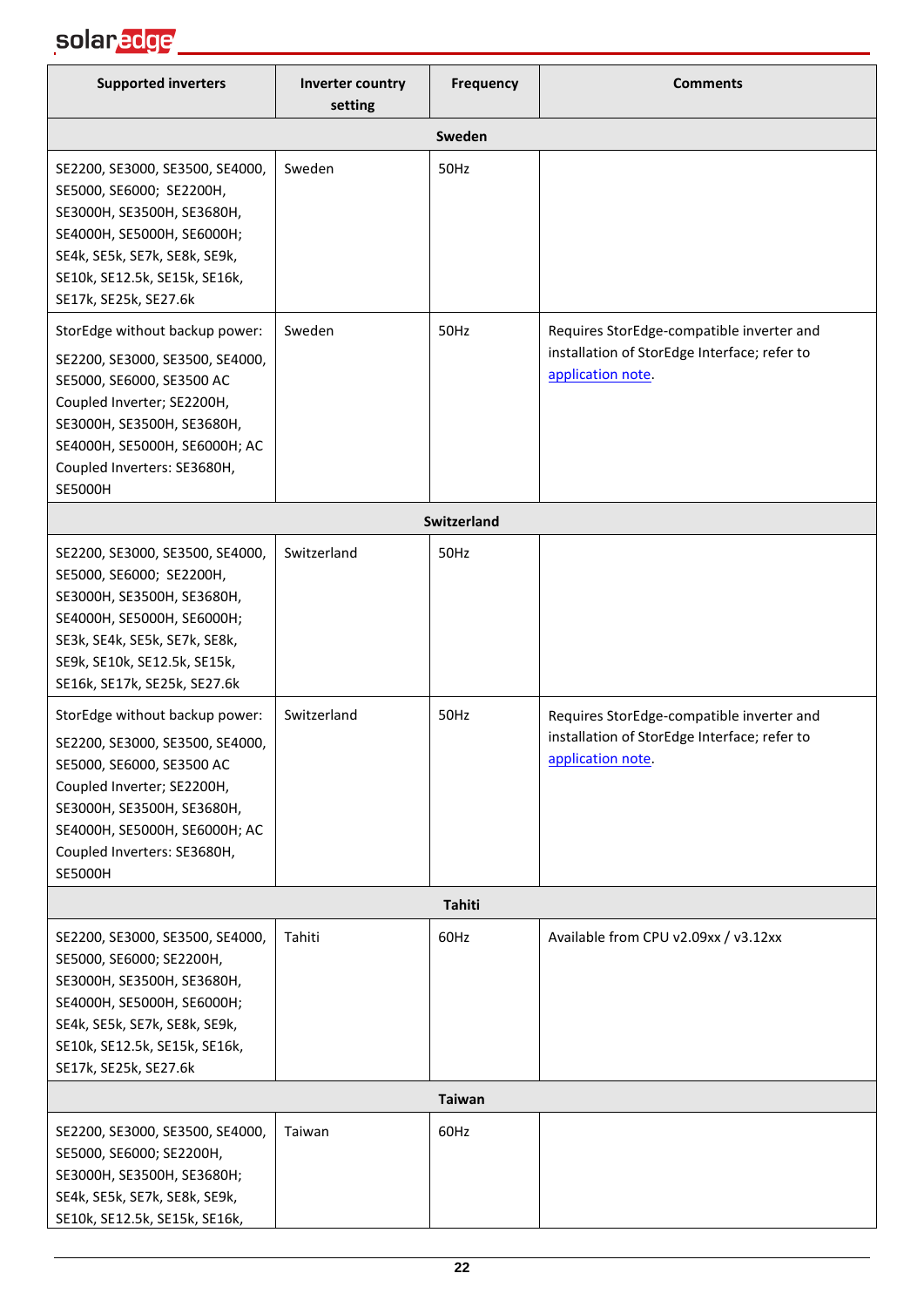

| <b>Supported inverters</b>                                                                                                                                                                                                                   | Inverter country<br>setting                                             | <b>Frequency</b> | <b>Comments</b>                                                                                                                                                                        |
|----------------------------------------------------------------------------------------------------------------------------------------------------------------------------------------------------------------------------------------------|-------------------------------------------------------------------------|------------------|----------------------------------------------------------------------------------------------------------------------------------------------------------------------------------------|
| SE17k, SE25k, SE27.6k                                                                                                                                                                                                                        |                                                                         |                  |                                                                                                                                                                                        |
| SE33.3k                                                                                                                                                                                                                                      | Taiwan -> Taiwan MV                                                     | 60Hz             | Available from CPU v3.19xx                                                                                                                                                             |
|                                                                                                                                                                                                                                              |                                                                         |                  | This inverter has a 277/480Vac output voltage and<br>is designed for connection to the medium voltage<br>grid via a transformer                                                        |
| SE7k, SE8k, SE9k, SE10k, SE12.5k,<br>SE15k, SE16k, SE17k, SE25k,                                                                                                                                                                             | Taiwan -> Taiwan<br>220V L-L No N                                       | 60Hz             | Can be connected to the following grid: 220/230V<br><b>True Delta</b>                                                                                                                  |
| SE27.6K                                                                                                                                                                                                                                      |                                                                         |                  | Inverter AC power is limited; requires inverter<br>adjustment. For details refer to:<br>https://www.solaredge.com/sites/default/files/se<br>three phase inverters for delta grids.pdf) |
|                                                                                                                                                                                                                                              |                                                                         |                  | Available from CPU v3.2167                                                                                                                                                             |
|                                                                                                                                                                                                                                              |                                                                         | <b>Thailand</b>  |                                                                                                                                                                                        |
| SE5000, SE10K, SE25K, SE27.6K                                                                                                                                                                                                                | Thailand -> Thailand<br>MEA<br>Thailand -> Thailand<br>PEA              | 50Hz             | Available from CPU v3.16xx                                                                                                                                                             |
| SE33.3K                                                                                                                                                                                                                                      | Thailand -> Thailand<br><b>MEA MV</b><br>Thailand -> Thailand<br>PEA MV | 50Hz             | Available from CPU v3.2016<br>This inverter has a 277/480Vac output voltage and<br>is designed for connection to the medium voltage<br>grid via a transformer                          |
|                                                                                                                                                                                                                                              |                                                                         | <b>Turkey</b>    |                                                                                                                                                                                        |
| SE2200, SE3000, SE3500, SE4000,<br>SE5000, SE6000; SE2200H,<br>SE3000H, SE3500H, SE3680H,<br>SE4000H, SE5000H, SE6000H;<br>SE4k, SE5k, SE7k, SE8k, SE9k,<br>SE10k, SE12.5k, SE15k, SE16k,<br>SE17k, SE25k, SE27.6k                           | Turkey -> Turkey<br>Turkey -> N. Cyprus                                 | 50Hz             |                                                                                                                                                                                        |
| SE33.3k                                                                                                                                                                                                                                      | Turkey -> Turkey MV                                                     | 50Hz             | Available from CPU v3.19xx                                                                                                                                                             |
| StorEdge without backup power:<br>SE2200, SE3000, SE3500, SE4000,<br>SE5000, SE6000, SE3500 AC<br>Coupled Inverter; SE2200H,<br>SE3000H, SE3500H, SE3680H,<br>SE4000H, SE5000H, SE6000H; AC<br>Coupled Inverters: SE3680H,<br><b>SE5000H</b> | Turkey -> Turkey<br>Turkey -> N. Cyprus                                 | 50Hz             | Requires StorEdge-compatible inverter and<br>installation of StorEdge Interface; refer to<br>application note.                                                                         |
|                                                                                                                                                                                                                                              |                                                                         | <b>Ukraine</b>   |                                                                                                                                                                                        |
| SE2200, SE3000, SE3500, SE4000,<br>SE5000, SE6000; SE2200H,<br>SE3000H, SE3500H, SE3680H,<br>SE4000H, SE5000H, SE6000H;<br>SE4k, SE5k, SE6k, SE7k, SE8k,<br>SE9k, SE10k, SE12.5k, SE15k,                                                     | Europe EN50438                                                          | 50Hz             | Available from CPU v3.16xx                                                                                                                                                             |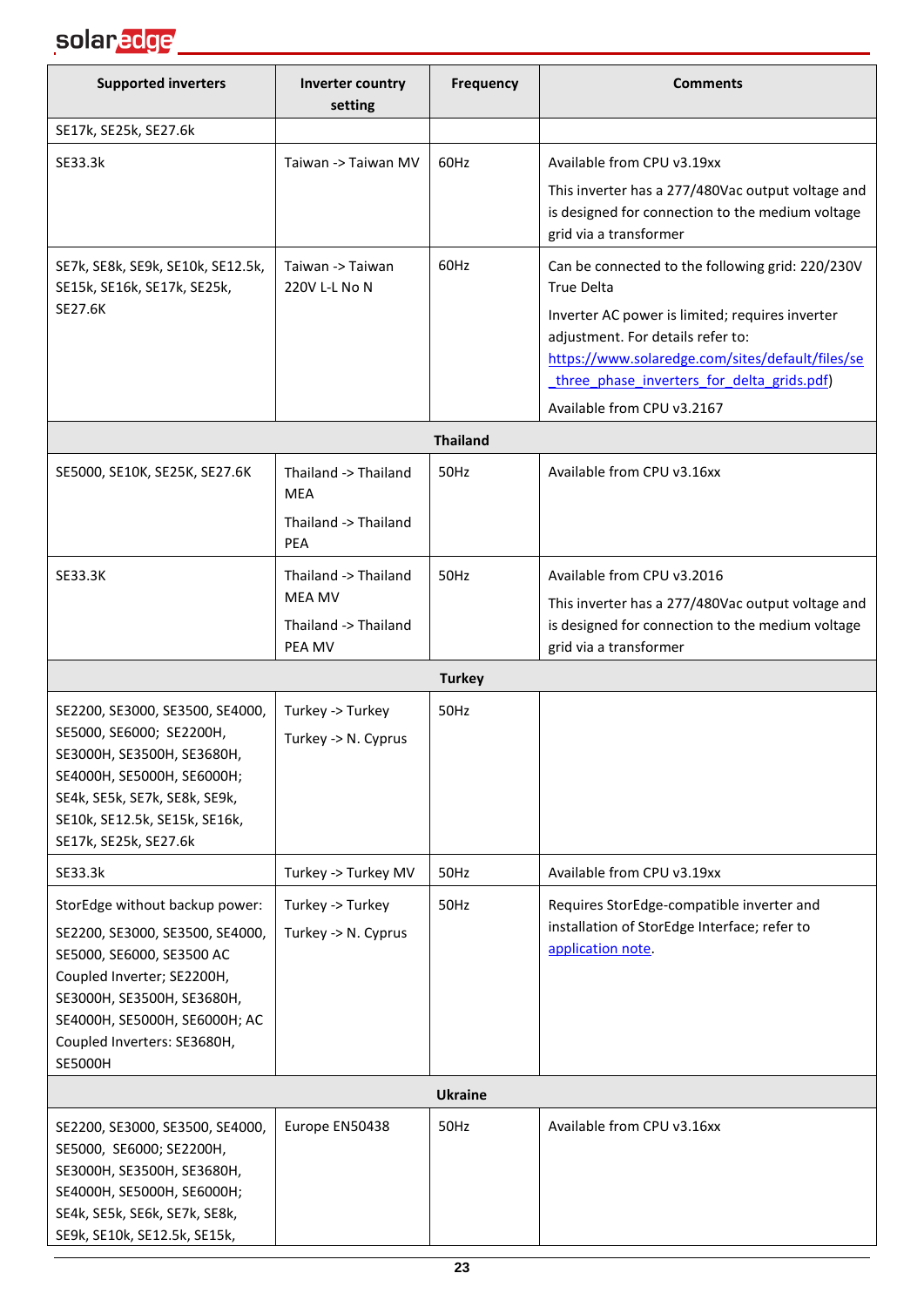| <b>Supported inverters</b>                                                                                                                                                                                                                   | Inverter country<br>setting                                                                                                                                                                                                               | <b>Frequency</b>      | <b>Comments</b>                                                                                                                                                                                                                |
|----------------------------------------------------------------------------------------------------------------------------------------------------------------------------------------------------------------------------------------------|-------------------------------------------------------------------------------------------------------------------------------------------------------------------------------------------------------------------------------------------|-----------------------|--------------------------------------------------------------------------------------------------------------------------------------------------------------------------------------------------------------------------------|
| SE16k, SE17k, SE27.6k                                                                                                                                                                                                                        |                                                                                                                                                                                                                                           |                       |                                                                                                                                                                                                                                |
| StorEdge without backup power:<br>SE2200, SE3000, SE3500, SE4000,<br>SE5000, SE6000, SE3500 AC<br>Coupled Inverter; SE2200H,<br>SE3000H, SE3500H, SE3680H,<br>SE4000H, SE5000H, SE6000H; AC<br>Coupled Inverters: SE3680H,<br><b>SE5000H</b> | Europe EN50438                                                                                                                                                                                                                            | 50Hz                  | Requires StorEdge-compatible inverter and<br>installation of StorEdge Interface; refer to<br>application note.                                                                                                                 |
|                                                                                                                                                                                                                                              |                                                                                                                                                                                                                                           | <b>United Kingdom</b> |                                                                                                                                                                                                                                |
| SE2200, SE3000, SE3500, SE4000,<br>SE5000, SE6000; SE2200H,<br>SE3000H, SE3500H, SE3680H,<br>SE4000H, SE5000H, SE6000H;<br>SE4k, SE5k, SE7k, SE8k, SE9k,<br>SE10k, SE12.5k, SE15k, SE16k,<br>SE17k, SE25k, SE27.6k                           | United Kingdom -><br><b>GBR</b><br>United Kingdom -> N.<br>Ireland                                                                                                                                                                        | 50Hz                  | N. Ireland setting available from CPU v2.10xx /<br>v3.14xx<br>GBR setting available from CPU v3.16xx; in earlier<br>versions use UK 230V                                                                                       |
| SE33.3k                                                                                                                                                                                                                                      | United Kingdom -><br><b>UK 480</b>                                                                                                                                                                                                        | 50Hz                  | This inverter has a 277/480Vac output voltage and<br>is designed for connection to the medium voltage<br>grid via a transformer                                                                                                |
| StorEdge without backup power:<br>SE2200, SE3000, SE3500, SE4000,<br>SE5000, SE6000, SE3500 AC<br>Coupled Inverter; SE2200H,<br>SE3000H, SE3500H, SE3680H,<br>SE4000H, SE5000H, SE6000H; AC<br>Coupled Inverters: SE3680H,<br><b>SE5000H</b> | United Kingdom -><br>GBR<br>United Kingdom -> N.<br>Ireland                                                                                                                                                                               | 50Hz                  | Requires StorEdge-compatible inverter and<br>installation of StorEdge Interface; refer to<br>application note.                                                                                                                 |
|                                                                                                                                                                                                                                              |                                                                                                                                                                                                                                           |                       | United States (including Guam, Puerto Rico and US Virgin Islands, excluding Hawaii and New York)                                                                                                                               |
| SE3000A-US - SE11400A-US,<br>SE3000H-US-SE7600H-US                                                                                                                                                                                           | USA -> Auto<br>$USA \rightarrow 240V$<br>USA -> 240V No<br>Neutral<br>USA -> 208V<br>USA -> 208V No<br>Neutral<br>Rule 21 -> Auto<br>Rule 21 -> 240V<br>Rule 21 -> 240V No<br>Neutral<br>Rule 21 -> 208V<br>Rule 21 -> 208V No<br>Neutral | 60Hz                  | Refer to the inverter datasheet for full inverter-<br>grid compatibility:<br>http://www.solaredge.us/files/pdfs/products/inve<br>rters/se-single-phase-us-inverter-datasheet.pdf<br>Rule 21 setting available from CPU v3.16xx |
| SE9kUS, SE14.4kUS                                                                                                                                                                                                                            | USA -> 208V                                                                                                                                                                                                                               | 60Hz                  | 120/208V WYE grid or 208V Delta grid (SE9kUS<br>delta grid support for inverters with part number                                                                                                                              |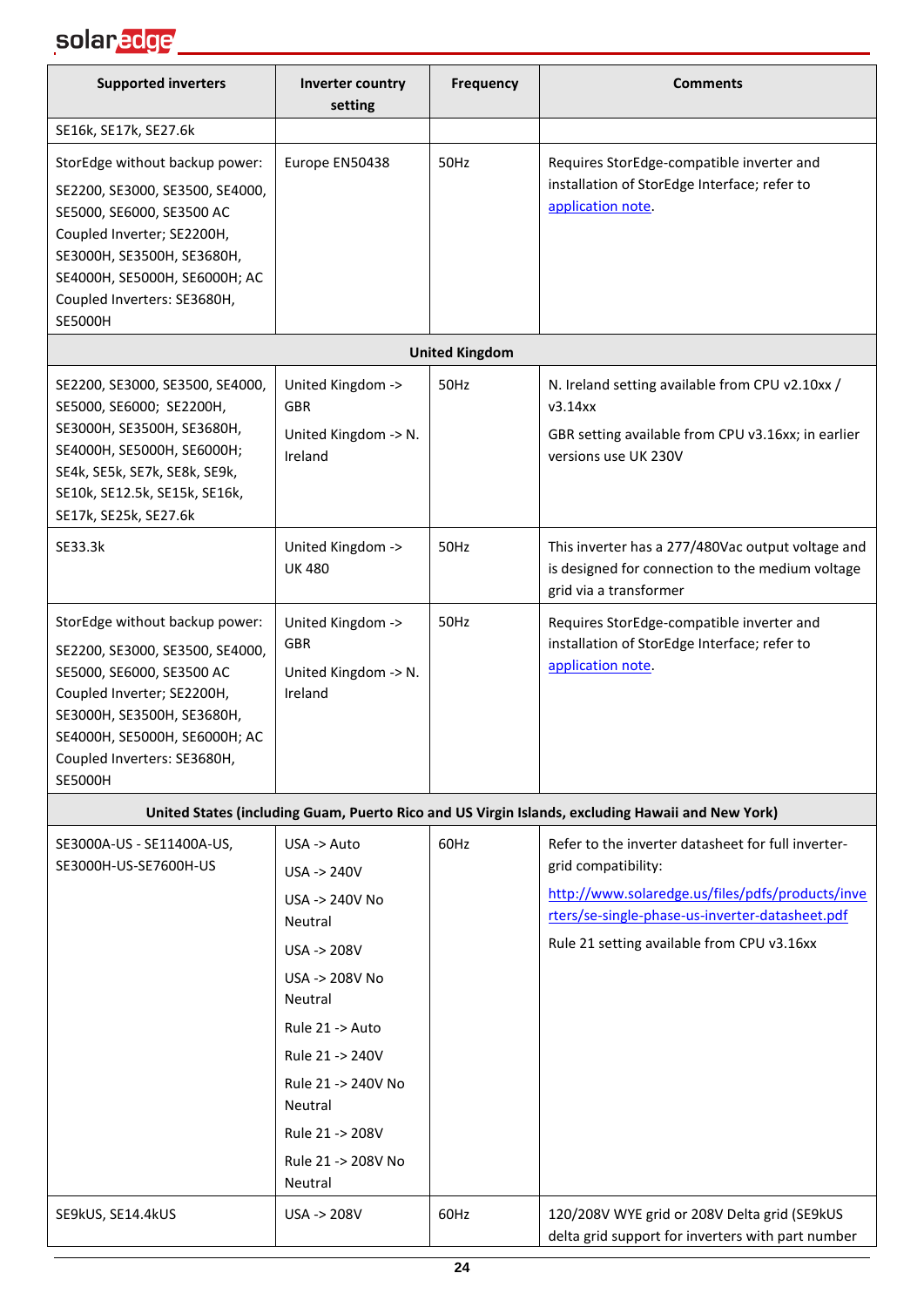

| <b>Supported inverters</b>      | Inverter country<br>setting                 | Frequency                            | <b>Comments</b>                                                                                     |
|---------------------------------|---------------------------------------------|--------------------------------------|-----------------------------------------------------------------------------------------------------|
|                                 | Rule 21 -> 208V                             |                                      | SE9K-US228NNU4)                                                                                     |
|                                 |                                             |                                      | Rule 21 setting available from CPU v3.16xx                                                          |
| SE10kUS, SE20KUS, SE33.3kUS     | $USA \rightarrow 277V$                      | 60Hz                                 | 277/480V WYE grid only                                                                              |
|                                 | Rule 21 -> 277V                             |                                      | Rule 21 setting available from CPU v3.16xx                                                          |
|                                 | Puerto Rico 277V                            |                                      | Puerto Rico setting available from CPU v3.19xx                                                      |
| SE7600A-USS (StorEdge inverter) | USA -> Auto                                 | 60Hz                                 | Available from CPU v3.18xx                                                                          |
|                                 | USA -> 240V                                 |                                      |                                                                                                     |
|                                 |                                             | <b>United States (Hawaii only)</b>   |                                                                                                     |
| SE3000A-US - SE11400A-US,       | Hawaii -> XXX Auto                          | 60Hz                                 | Refer to the inverter datasheet for full inverter-                                                  |
| SE3000H-US-SE7600H-US           | Hawaii -> XXX 240V                          |                                      | grid compatibility:                                                                                 |
|                                 | Hawaii -> XXX 240V<br><b>No Neutral</b>     |                                      | http://www.solaredge.us/files/pdfs/products/inve<br>rters/se-single-phase-us-inverter-datasheet.pdf |
|                                 | Hawaii -> XXX 208V                          |                                      | Use Hawaii settings for HECO grid settings                                                          |
|                                 | Hawaii -> XXX 208V<br><b>No Neutral</b>     |                                      | Molokai and Lanai setting available from CPU<br>v2.10xx / v3.14xx                                   |
|                                 | XXX = Hawaii / Kauai<br>/ Molokai and Lanai |                                      |                                                                                                     |
| SE9kUS, SE14.4KUS               | Hawaii -> XXX 208V                          | 60Hz                                 | 120/208V WYE grid or 208V Delta grid (SE9kUS                                                        |
|                                 | XXX = Hawaii / Kauai<br>/ Molokai and Lanai |                                      | delta grid support for inverters with part number<br>SE9K-US228NNU4)                                |
|                                 |                                             |                                      | Use Hawaii settings for HECO grid settings                                                          |
|                                 |                                             |                                      | Molokai and Lanai setting available from CPU<br>v2.10xx / v3.14xx                                   |
| SE10kUS, SE20KUS, SE33.3kUS     | Hawaii -> XXX 277V                          | 60Hz                                 | 277/480V WYE grid only                                                                              |
|                                 | XXX = Hawaii / Kauai                        |                                      | Use Hawaii settings for HECO grid settings                                                          |
|                                 | / Molokai and Lanai                         |                                      | Molokai and Lanai setting available from CPU<br>v2.10xx / v3.14xx                                   |
| SE7600A-USS (StorEdge inverter) | Hawaii -> XXX Auto                          | 60Hz                                 | Use Hawaii settings for HECO grid settings                                                          |
|                                 | Hawaii -> XXX 240V                          |                                      | Available from CPU v3.18xx                                                                          |
|                                 | Hawaii -> XXX 240V<br>No Neutral            |                                      |                                                                                                     |
|                                 | XXX = Hawaii / Kauai<br>/ Molokai and Lanai |                                      |                                                                                                     |
|                                 |                                             | <b>United States (New York only)</b> |                                                                                                     |
| SE3000A-US - SE11400A-US,       | NY -> New-York Auto                         | 60Hz                                 | Refer to the inverter datasheet for full inverter-                                                  |
| SE3000H-US-SE7600H-US           | NY-> New-York 240V                          |                                      | grid compatibility:                                                                                 |
|                                 | NY-> New-York 240V                          |                                      | http://www.solaredge.us/files/pdfs/products/inve                                                    |
|                                 | No Neutral                                  |                                      | rters/se-single-phase-us-inverter-datasheet.pdf                                                     |
|                                 | NY-> New-York 208V                          |                                      | Available from CPU v2.10xx / v3.14xx                                                                |
|                                 | NY-> New-York 208V<br>No Neutral            |                                      |                                                                                                     |